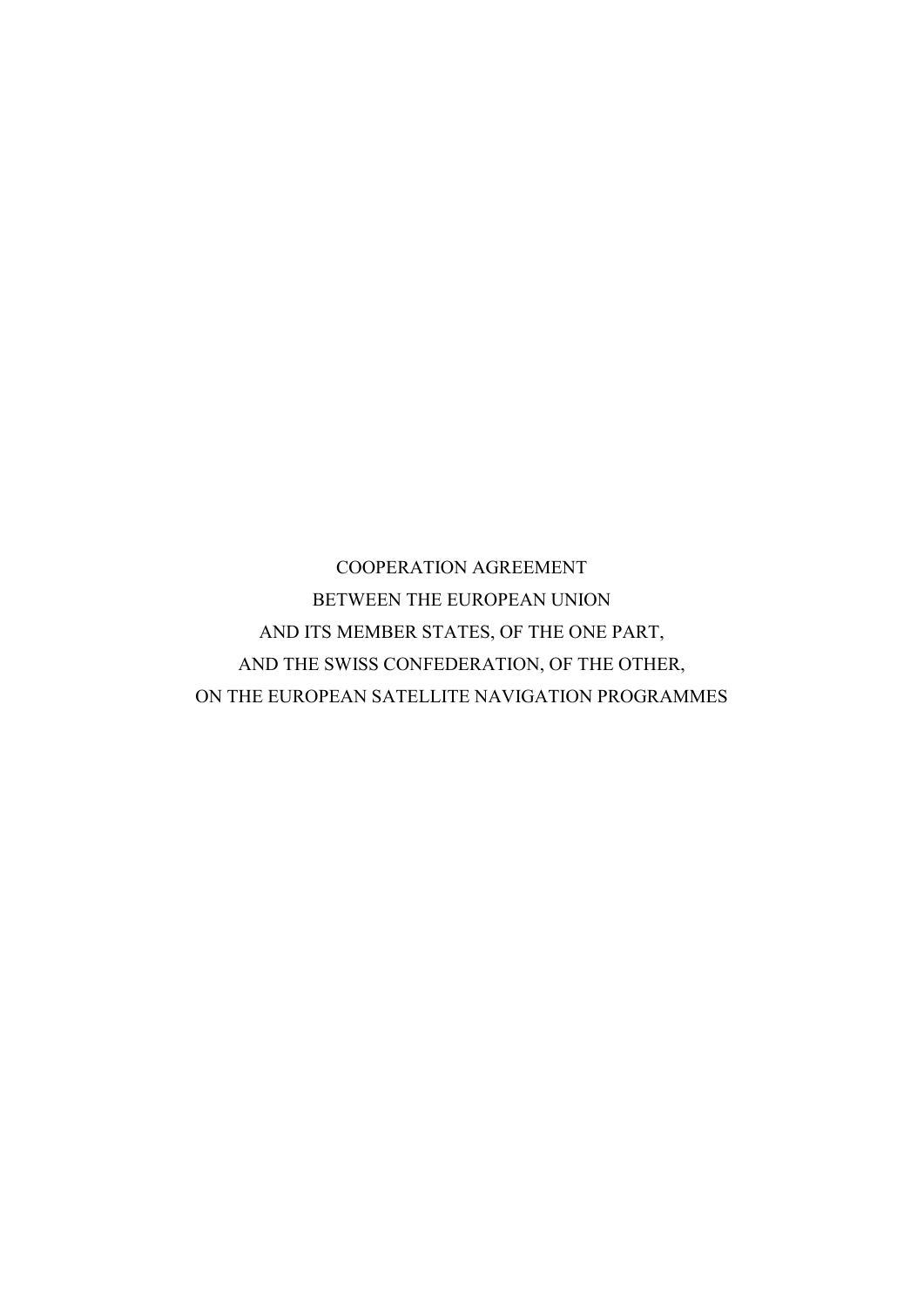## THE EUROPEAN UNION

and

THE KINGDOM OF BELGIUM,

THE REPUBLIC OF BULGARIA,

THE CZECH REPUBLIC,

THE KINGDOM OF DENMARK,

THE FEDERAL REPUBLIC OF GERMANY,

THE REPUBLIC OF ESTONIA,

IRELAND,

THE HELLENIC REPUBLIC,

THE KINGDOM OF SPAIN,

THE FRENCH REPUBLIC,

THE REPUBLIC OF CROATIA,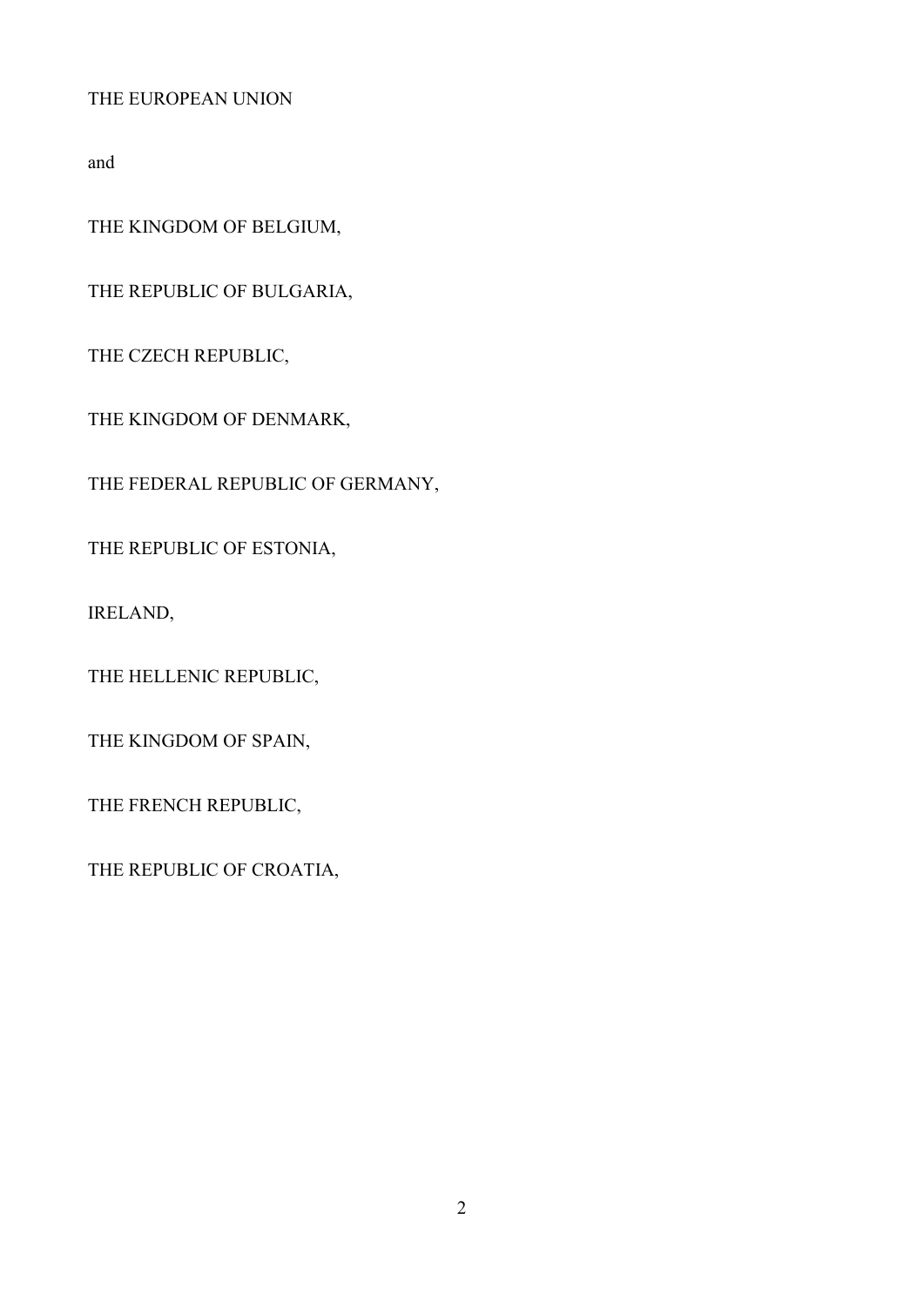THE ITALIAN REPUBLIC,

THE REPUBLIC OF CYPRUS,

THE REPUBLIC OF LATVIA,

THE REPUBLIC OF LITHUANIA,

THE GRAND DUCHY OF LUXEMBOURG,

HUNGARY,

REPUBLIC OF MALTA,

THE KINGDOM OF THE NETHERLANDS,

THE REPUBLIC OF AUSTRIA,

THE REPUBLIC OF POLAND,

THE PORTUGUESE REPUBLIC,

ROMANIA,

THE REPUBLIC OF SLOVENIA,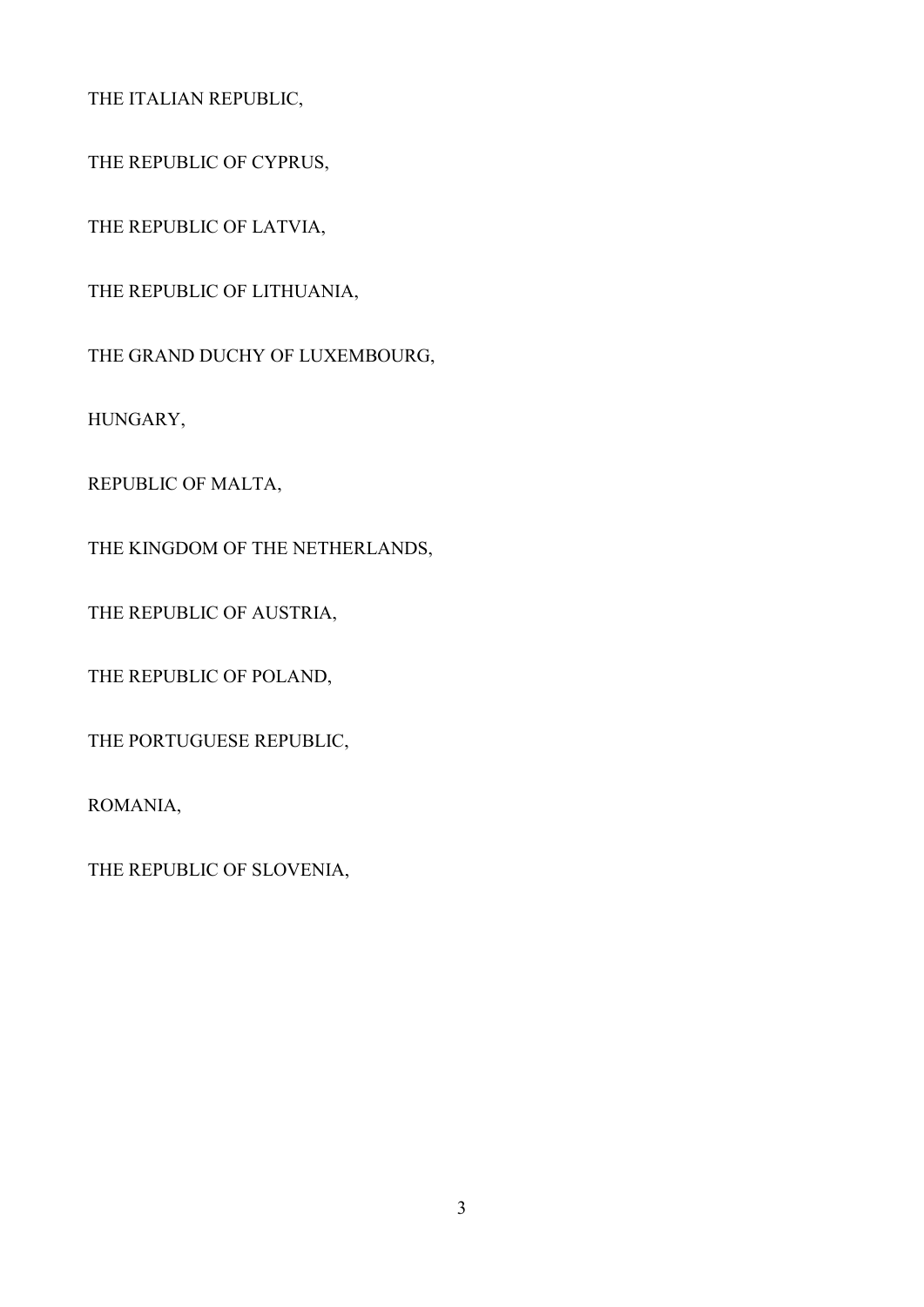## THE SLOVAK REPUBLIC,

## THE REPUBLIC OF FINLAND,

## THE KINGDOM OF SWEDEN,

## THE UNITED KINGDOM OF GREAT BRITAIN AND NORTHERN IRELAND,

Contracting Parties to the Treaty on European Union and to the Treaty on the Functioning of the European Union, hereinafter referred to as "Member States", of the one part,

and

the SWISS CONFEDERATION, hereinafter referred to as "Switzerland", of the other part, hereinafter referred to as "Party" or "Parties",

CONSIDERING the common interest in the development of a global navigation satellite system (hereinafter referred to as "GNSS") specifically designed for civilian purposes,

RECOGNISING the importance of the European GNSS programmes as a contribution to navigation and information infrastructure in the European Union and Switzerland,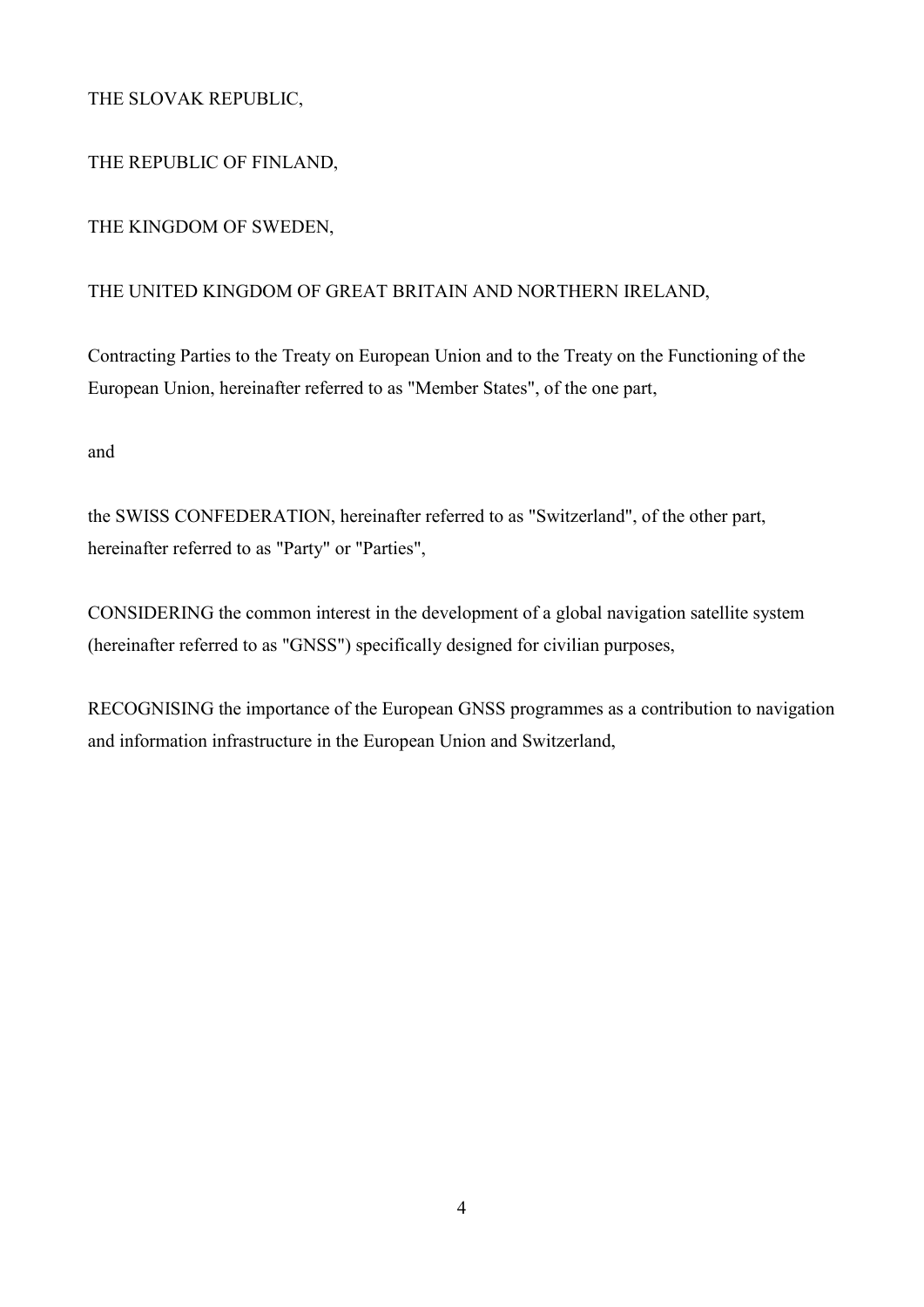CONSIDERING the increasing development of GNSS applications in the European Union, Switzerland and other areas in the world,

CONSIDERING the common interest in the long-term cooperation between the European Union, its Member States and Switzerland in the field of satellite navigation,

RECOGNISING Switzerland's close participation in the Galileo and EGNOS programmes since their definition phases,

CONSIDERING the resolutions of the Space Council, in particular on the "European Space Policy" adopted on 22 May 2007 and "Taking forward the European Space Policy" adopted on 29 September 2008, that recognize the European Union, the European Space Agency (hereinafter referred to as "ESA") and their respective Member States as the three key players in the European Space Policy, as well as on "Global Challenges: Taking Full Benefit of European Space Systems" adopted on 25 November 2010, that invites the European Commission and ESA to facilitate the process for Member States not members of both the European Union and ESA to participate in all phases of collaborative programmes,

CONSIDERING the Communication from the Commission "Towards a space Strategy for the European Union that benefits its Citizens" of 4 April 2011,

DESIRING to formally establish collaboration in all aspects of European GNSS programmes,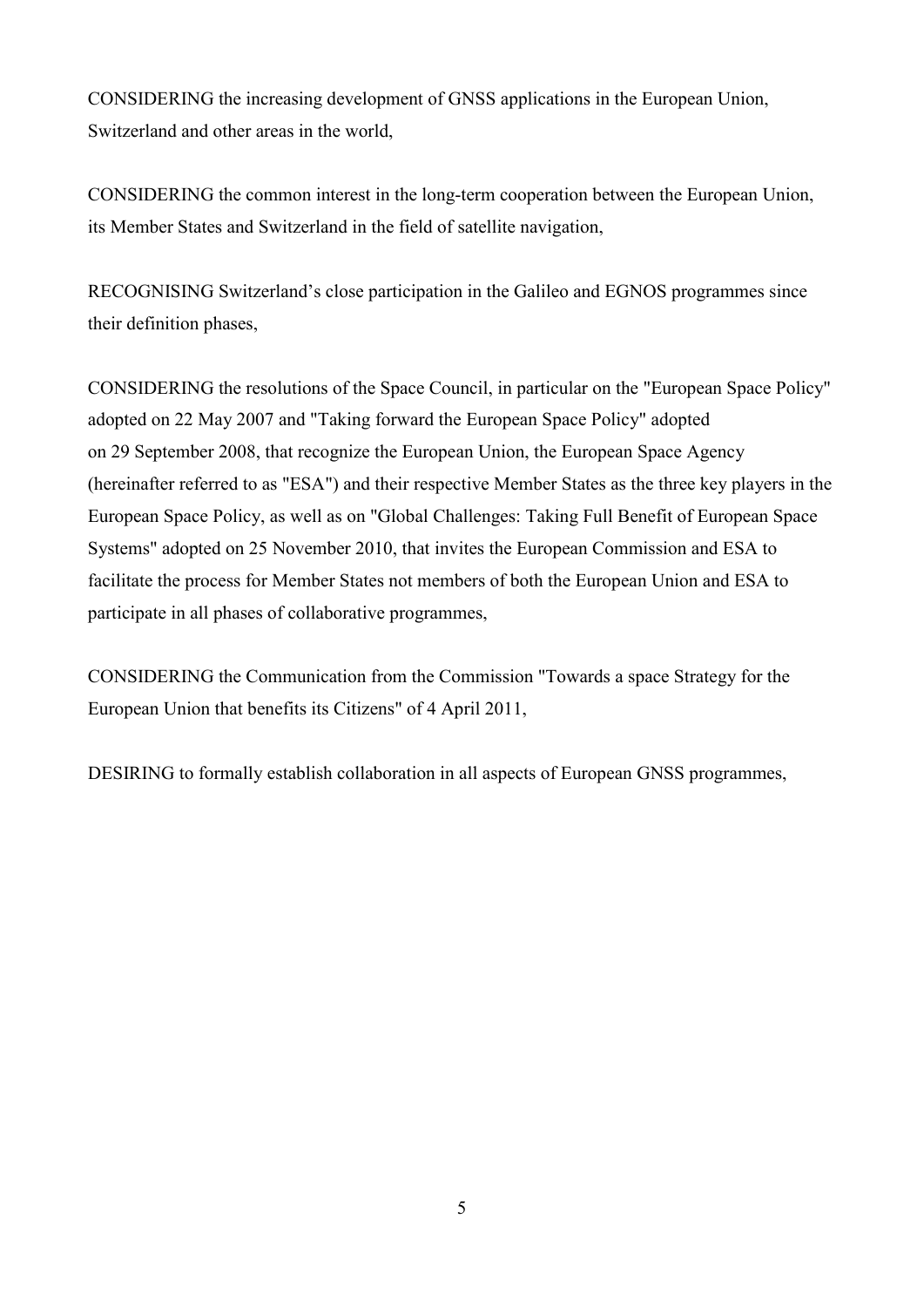RECOGNISING Switzerland's interest in all GNSS services, as provided by EGNOS and Galileo, including the Public Regulated Service (hereinafter referred to as "PRS"),

CONSIDERING the Agreement of 25 June 2007 on scientific and technological cooperation between the European Community and the European Atomic Energy Community, of the one part, and the Swiss Confederation, of the other part,

RECOGNISING the Agreement of 28 April 2008 between the Swiss Confederation and the European Union on the security procedures for the exchange of classified information (hereinafter referred to as "Security Agreement "),

CONSIDERING the benefits of an equivalent level of protection of the European GNSS and their services in the territories of the Parties,

RECOGNISING the obligations of the Parties under international law, in particular the obligations of Switzerland as a permanent neutral State,

<span id="page-5-1"></span>RECOGNIZING that Regulation (EC) No 683/2008 of the European Parliament and of the Council of 9 July 2008 on the further implementation of the European satellite navigation programmes (EGNOS and Galileo)<sup>[1](#page-5-0)</sup> states that the European Community shall be the owner of all tangible and intangible asset created or developed under the European GNSS programmes as defined in that Regulation,

<span id="page-5-0"></span> **[1](#page-5-1)** OJEU L 196, 24.7.2008, p. 1.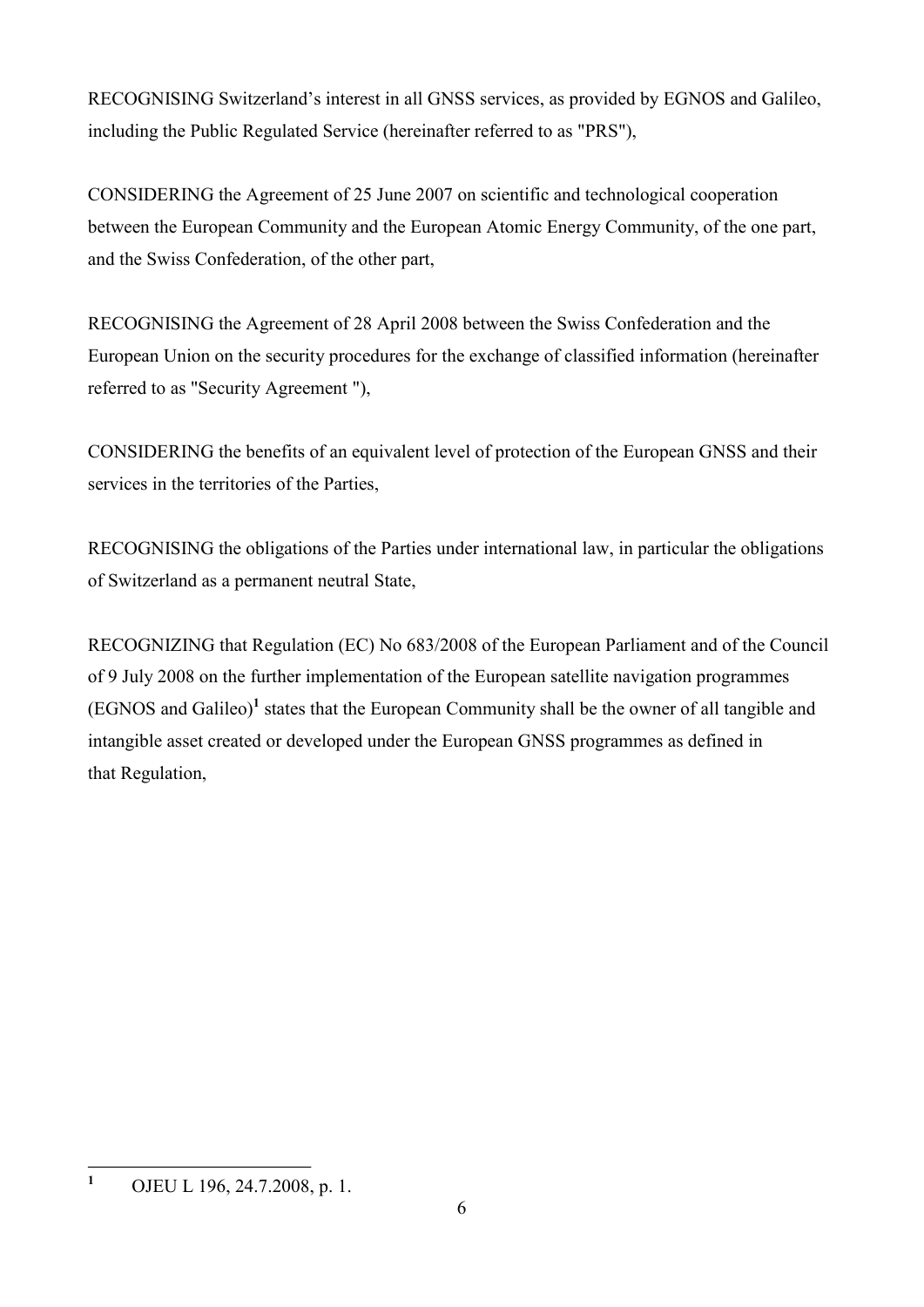<span id="page-6-2"></span>CONSIDERING Regulation (EU) No 912/2010 of the European Parliament and of the Council of 22 September 2010 setting up the European GNSS Agency**<sup>1</sup>** [,](#page-6-0)

CONSIDERING Decision No 1104/2011/EU of the European Parliament and of the Council of 25 October 2011 on the rules for access to the public regulated service provided by the global navigation satellite system established under the Galileo programme**[2](#page-6-1)** ,

<span id="page-6-3"></span>HAVE AGREED AS FOLLOWS:

<span id="page-6-0"></span> **[1](#page-6-2)** OJEU L 276, 20.10.2010, p. 11.

<span id="page-6-1"></span>**[<sup>2</sup>](#page-6-3)** OJEU L 287, 4.11.2011, p. 1.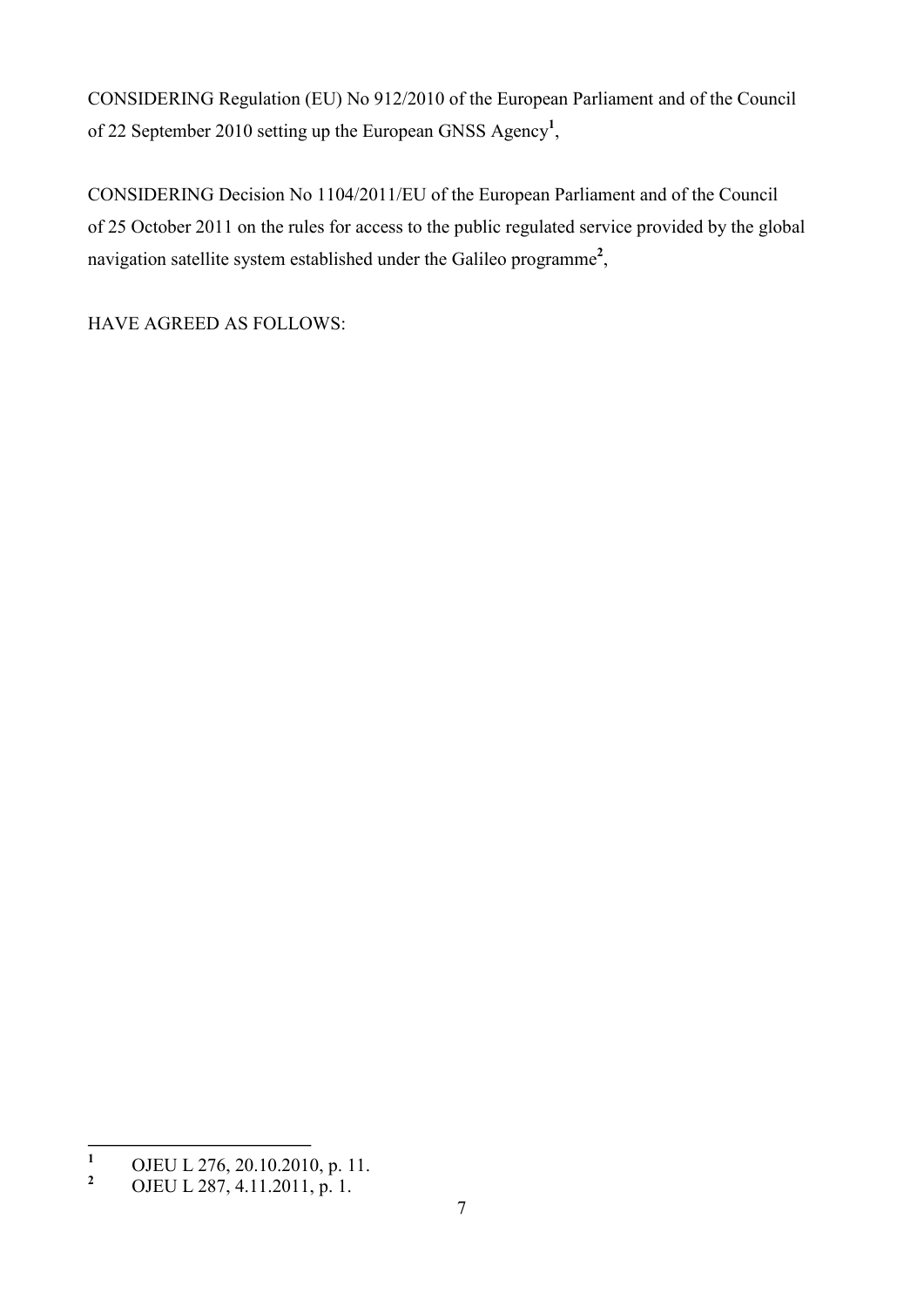# PART I GENERAL PROVISIONS

# ARTICLE 1

# Objective

1. The objective of this Agreement is to encourage, facilitate and enhance long-term cooperation between the Parties in satellite navigation under civil control and in particular by the participation of Switzerland in the European GNSS programmes.

2. The form and conditions of the participation of Switzerland in the programmes shall be as laid down in this Agreement.

# ARTICLE 2

# Definitions

For the purposes of this Agreement:

1. "European global navigation satellite systems" (European GNSS) means the systems established under the Galileo programme and the European Geostationary Navigation Overlay Service (EGNOS);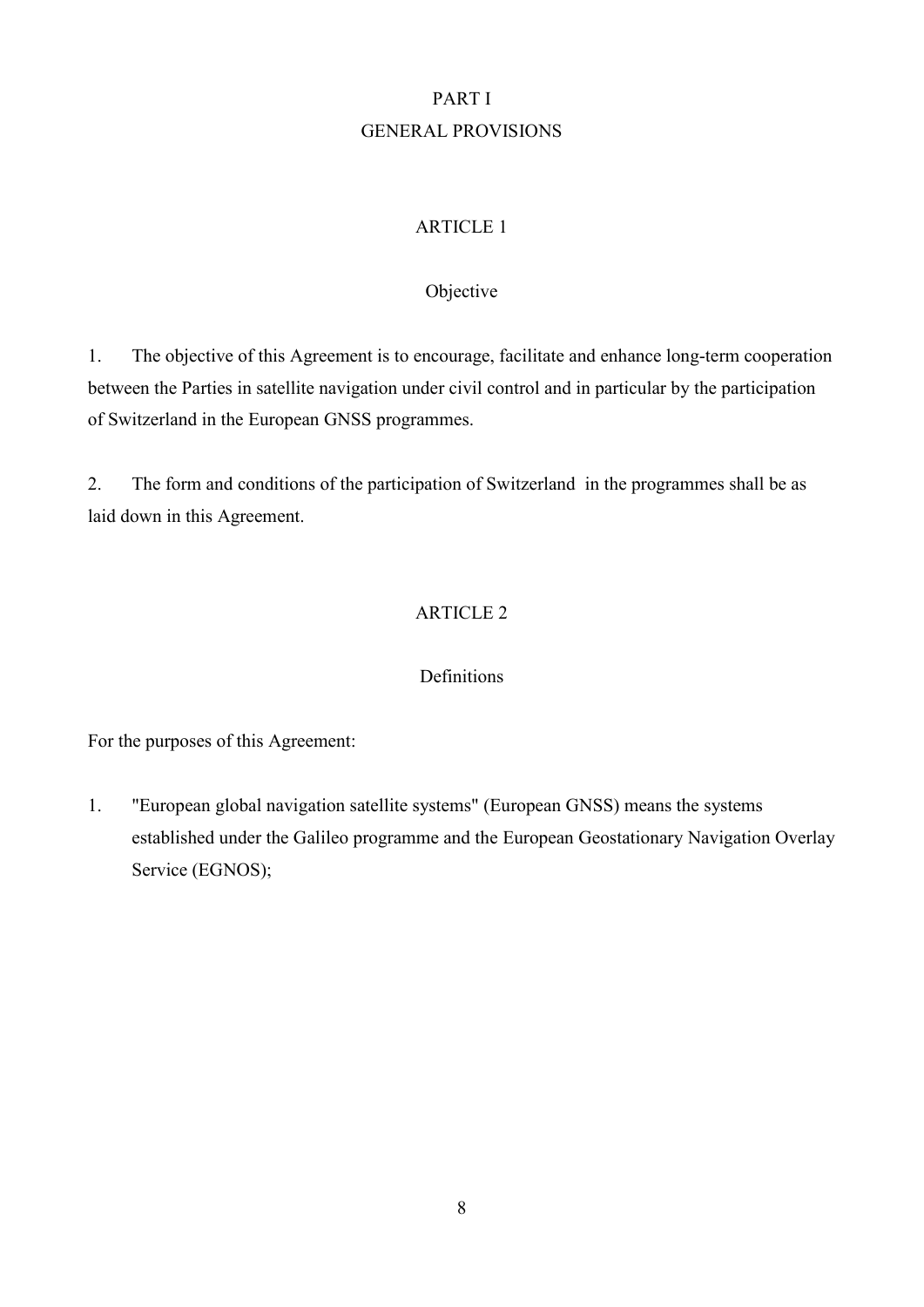- 2. "augmentation" means regional or local mechanisms such as EGNOS, which enable users of global GNSS to obtain enhanced performance, such as increased accuracy, availability, integrity and reliability;
- 3. "Galileo" means an autonomous European global satellite navigation and timing system under civil control, for the provision of GNSS services designed and developed by the European Union, the ESA and their respective Member States. The operation of Galileo may be transferred to a private party. Galileo envisages open, commercial, safety of life and search and rescue services in addition to a secured public regulated service with restricted access specifically designed to meet the needs of authorised public sector users;
- 4. "Galileo local elements" means local mechanisms that provide the users of Galileo satellite-based navigation and timing signals with input information, extra to that derived from the main constellation in use. Local elements may be deployed for additional performance around airports, seaports and in urban or other geographically challenging environments. Galileo will provide generic models for local elements;
- 5. "global navigation, positioning and timing equipment" means any civil end user equipment designed to transmit, receive, or process satellite-based navigation or timing signals to provide a service, or to operate with a regional augmentation;
- 6. "Public Regulated Service" (PRS) means a service provided by the system established under the Galileo programme which is restricted to government authorised users for sensitive applications which require effective access control and a high level of service continuity;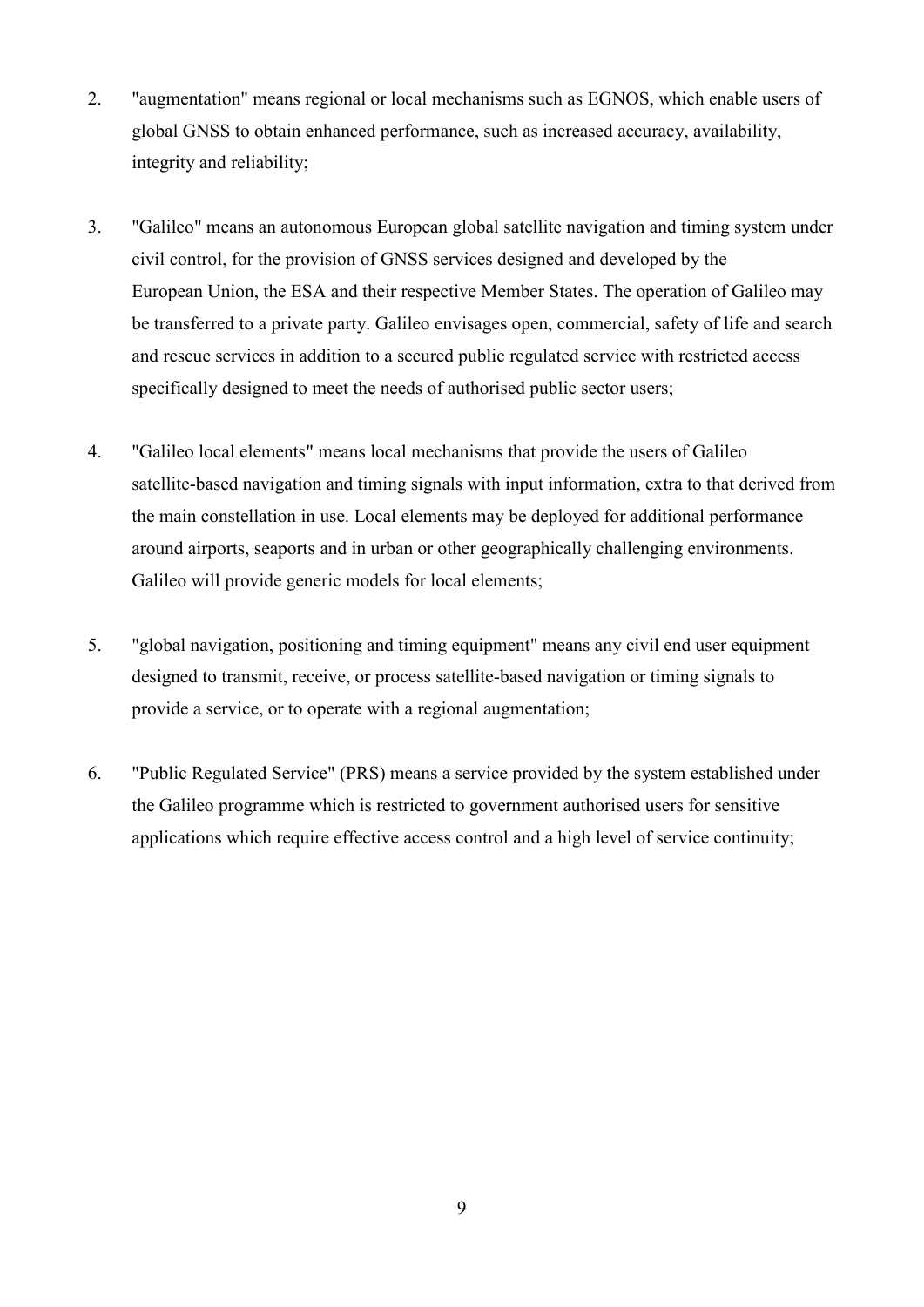- 7. "regulatory measure" means any law, regulation, policy, rule, procedure, decision or similar administrative action by a Party;
- 8. "interoperability" means the ability of global and regional navigation satellite systems and augmentations, and of the services they provide, to be used together to provide better capabilities at the user level than would be achieved by relying solely on the open service of one system;
- 9. "intellectual property" has the meaning as defined in Article 2 (viii) of the Convention Establishing the World Intellectual Property Organisation signed at Stockholm on 14 July 1967;
- 10. "classified information" means information, in any form, that requires protection against unauthorised disclosure, which could harm in various degrees the essential interests, including national security, of the Parties or of individual Member States. Its classification is indicated by a classification marking. Such information is classified by the Parties in accordance with applicable laws and regulations and must be protected against any loss of confidentiality, integrity and availability.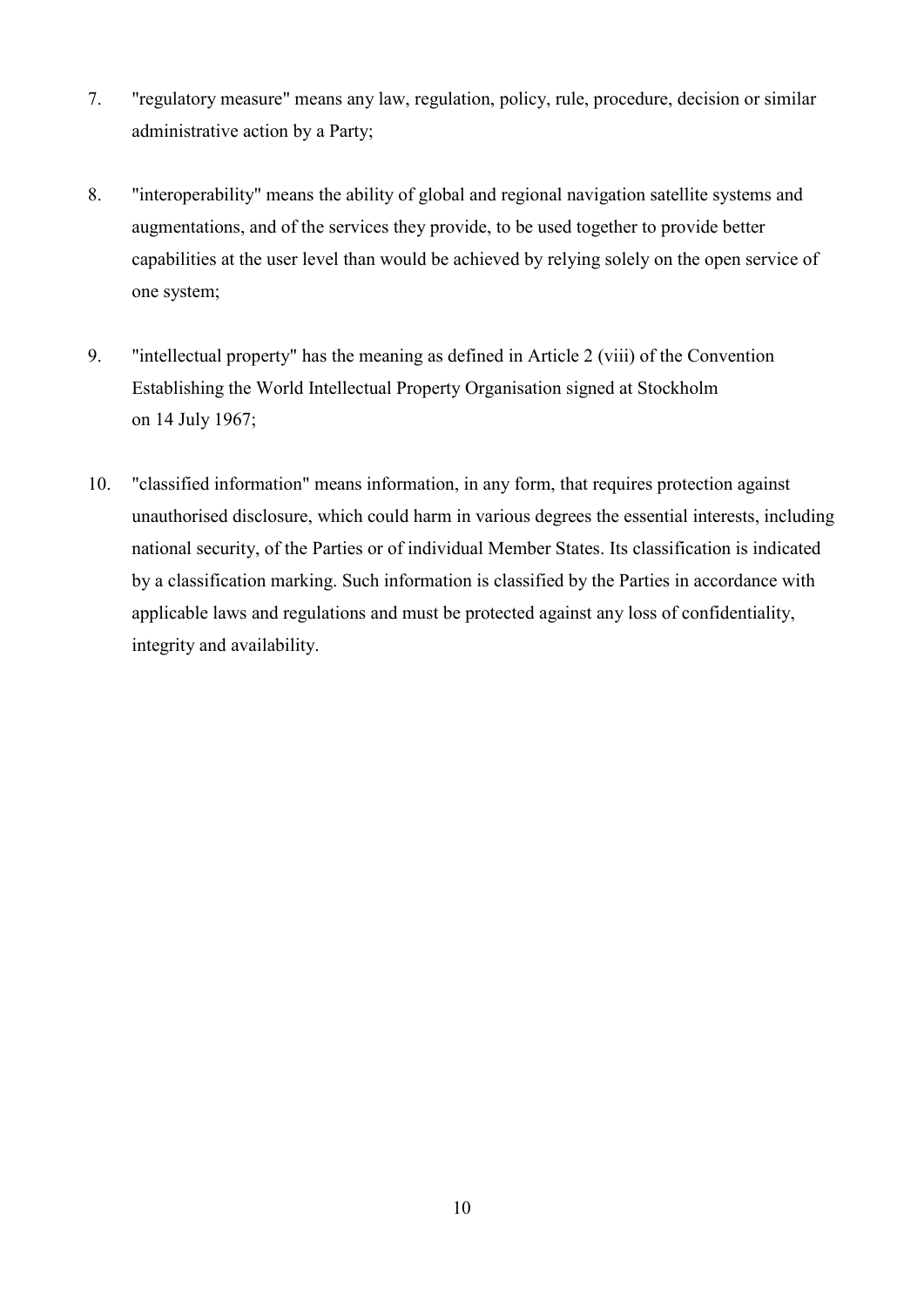## Principles of cooperation

The Parties shall apply the following principles to cooperation activities covered by this Agreement:

- 1. Mutual benefit based on an overall balance of rights and obligations including contributions and access to all services in accordance with Article 15;
- 2. Reciprocal opportunities to engage in cooperative activities in the European Union and Swiss GNSS projects;
- 3. Timely exchange of information that may affect cooperative activities;
- 4. Adequate and effective protection of intellectual property rights as referred to in Article 9;
- 5. Freedom to provide satellite navigation services in the territories of the Parties;
- 6. Unrestricted trade in European GNSS goods in the territories of the Parties.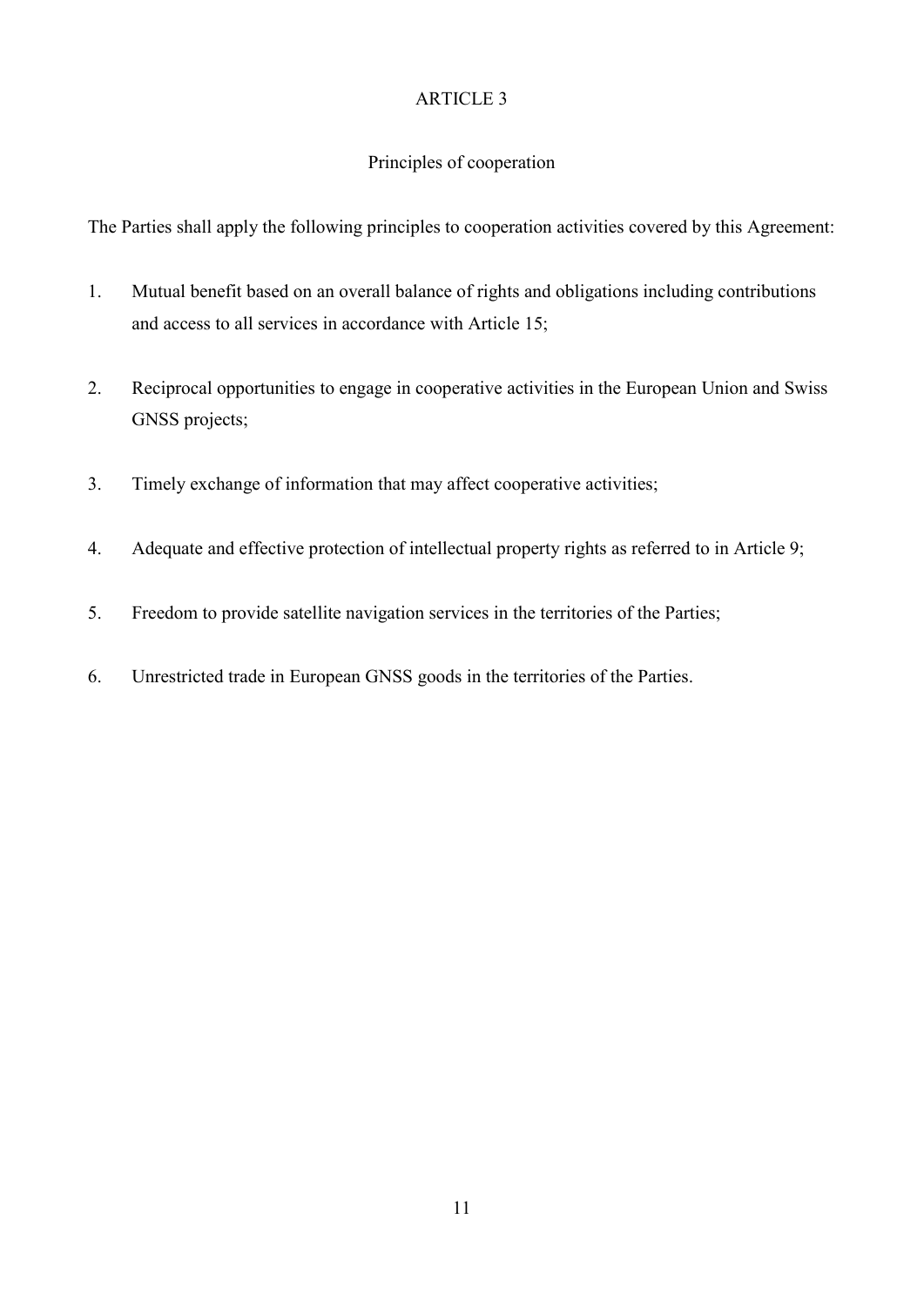# PART II PROVISIONS ON COOPERATION

## ARTICLE 4

## Cooperation activities

1. The sectors for cooperation activities in satellite navigation and timing shall be radio-spectrum, scientific research and training, procurement, industrial cooperation, intellectual property rights, export control, trade and market development, standards, certification and regulatory measures, security, exchange of classified information, staff exchanges and access to services. The Parties may amend this list of sectors in accordance with Article 25.

2. This Agreement shall not affect the institutional autonomy of the European Union to regulate the European GNSS programmes nor the structure established by the European Union for the purpose of the operations of the European GNSS programmes. Nor shall this Agreement affect the applicable regulatory measures implementing non-proliferation commitments, export control, controls of intangible transfers of technology. Nor shall it affect national security measures.

3. Subject to their applicable regulatory measures, the Parties shall foster, to the fullest extent practicable, the cooperation activities under this Agreement with a view to providing comparable opportunities for participation in their activities in the sectors listed under paragraph 1.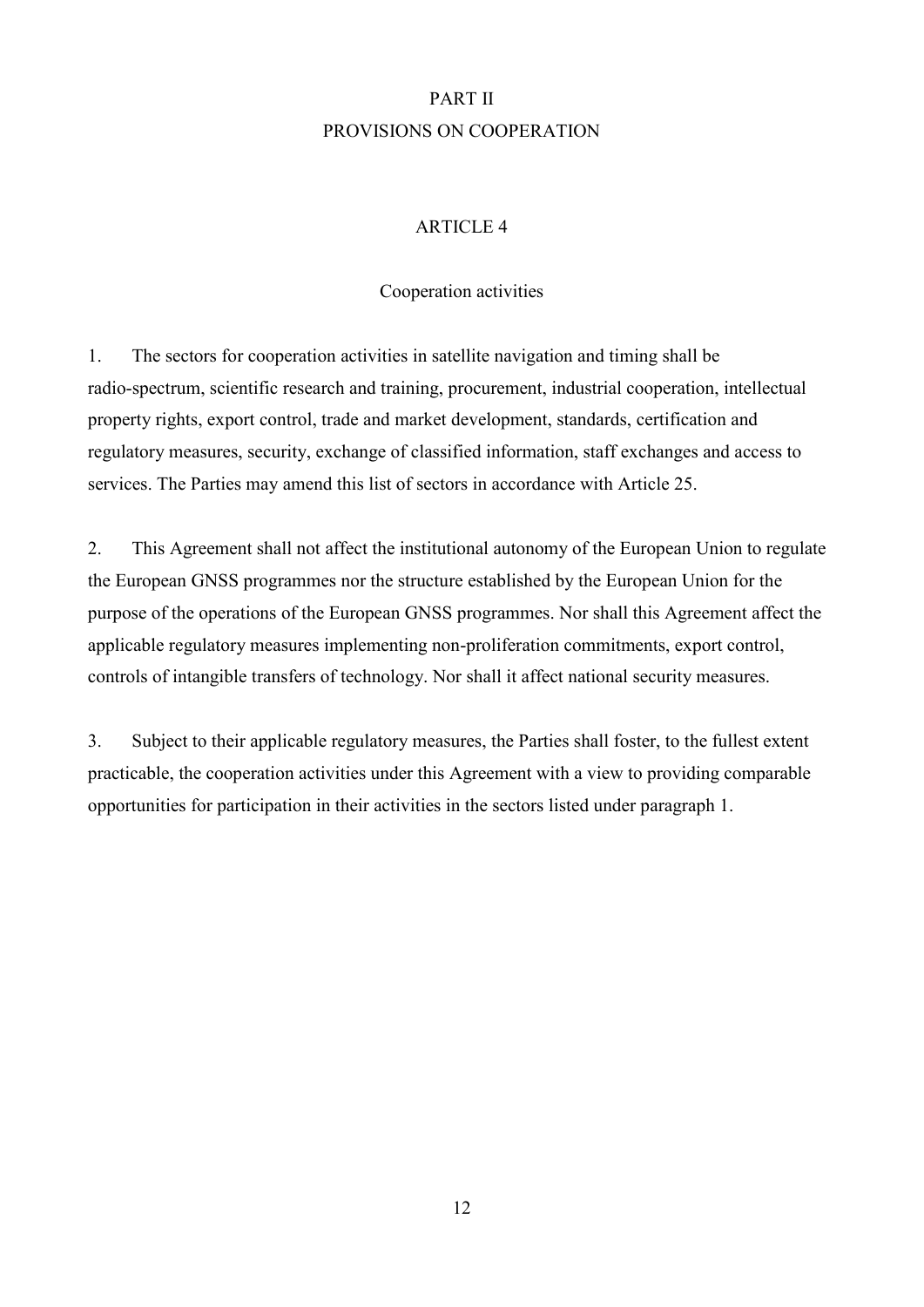## Radio spectrum

1. The Parties shall continue cooperation and mutual support in radio-spectrum issues in the framework of the International Telecommunication Union (hereinafter referred to as "ITU"), taking into account the Memorandum of Understanding on the Management of ITU filings of the Galileo radio-navigation satellite service system of 5 November 2004.

2. The Parties shall exchange information on frequency filings and protect adequate frequency allocations for Galileo in order to ensure the availability of Galileo services for the benefit of users worldwide and notably in Switzerland and in the European Union.

3. In order to protect radio navigation spectrum from disruption and interference, the Parties shall identify sources of interference and seek mutually acceptable solutions to combat such interference.

4. Nothing in this Agreement shall be construed so as to derogate from the applicable provisions of the ITU, including the ITU Radio Regulations.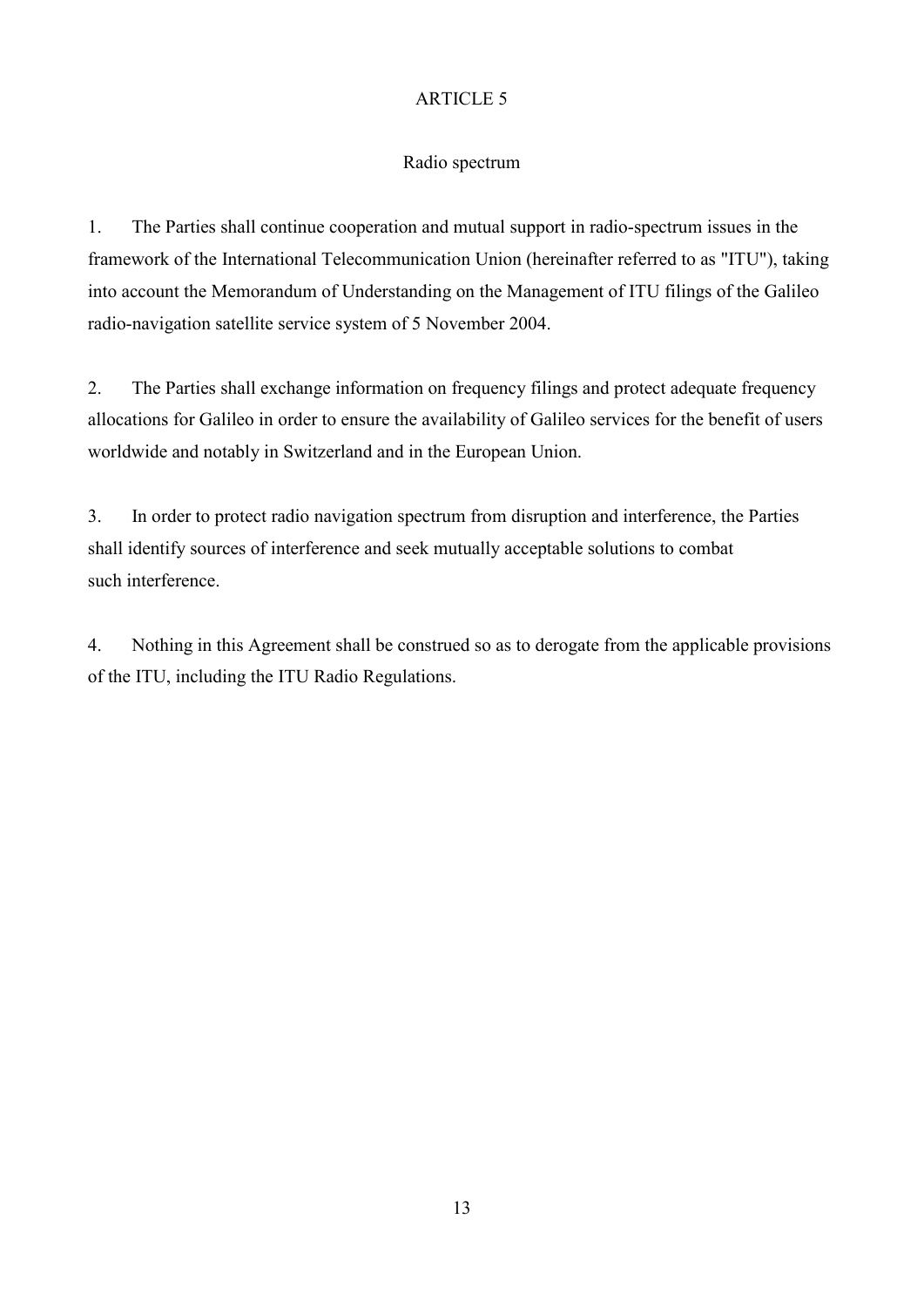#### Scientific research and training

1. The Parties shall promote joint research and training activities in the field of European GNSS through European Union and Swiss research programmes and other relevant research programmes of the Parties. The joint research activities shall contribute to planning the future developments of European GNSS.

2. The Parties shall define the appropriate mechanism aimed at ensuring effective contacts and participation in the relevant research programmes.

#### ARTICLE 7

#### Procurement

1. For acquisitions relating to the European GNSS programmes, the Parties shall apply their commitments under the Agreement of Government Procurement (hereinafter referred to as "GPA") of the World Trade Organization (hereinafter referred to as "WTO") and under the Agreement of 21 June 1999 between the European Community and the Swiss Confederation on certain aspects of government procurement.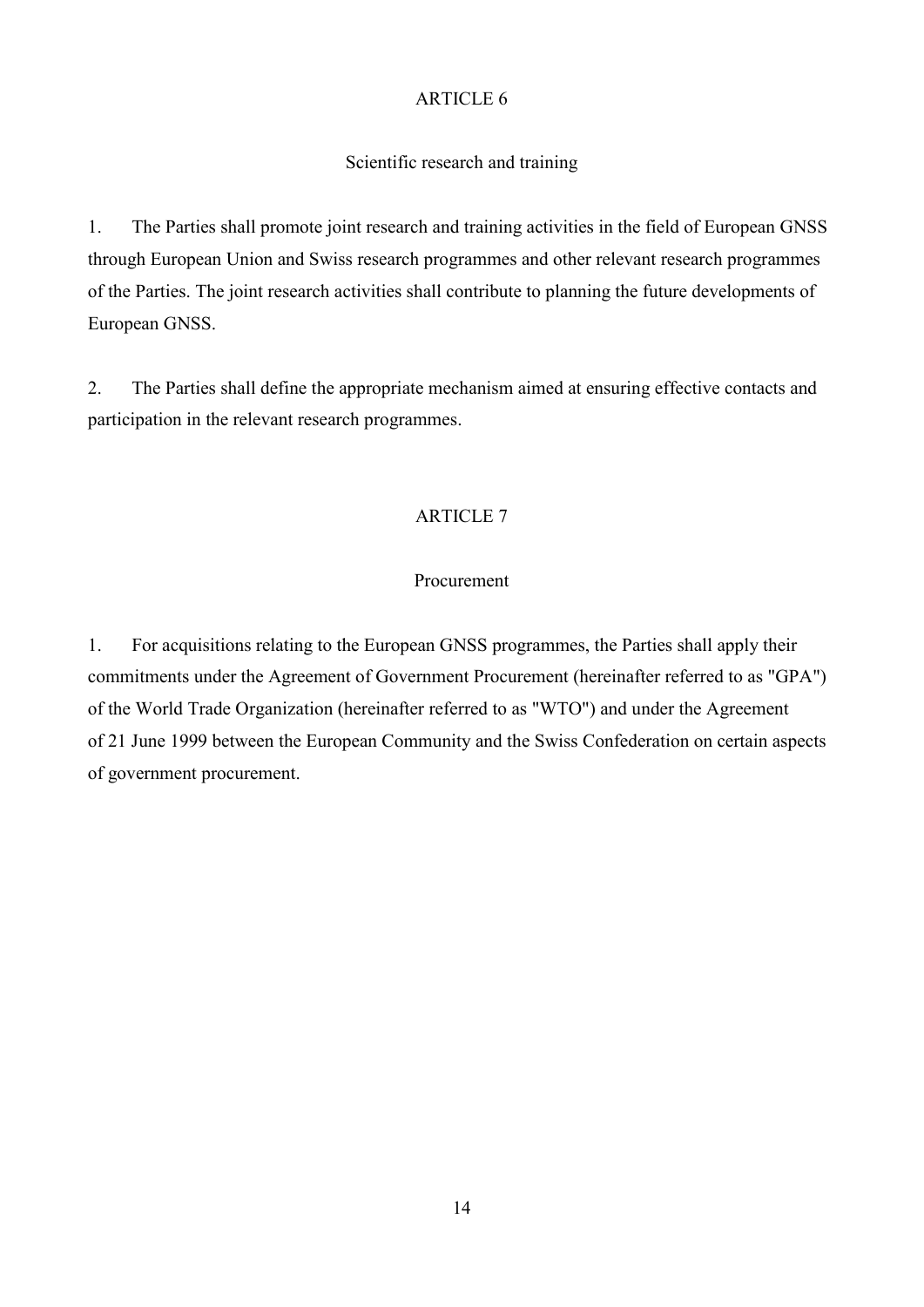2. Without prejudice to Article XXIII of the GPA (Article III of the revised GPA), Swiss entities shall have the right to participate in the procurement for the provision of services related to the European GNSS programmes.

#### ARTICLE 8

#### Industrial cooperation

The Parties shall encourage and support the cooperation between their industries, including by the means of joint ventures and Swiss participation in relevant European industrial associations, as well as participation from the European Union in relevant Swiss industrial associations, with the objective of the well-functioning of the European satellite navigation systems as well as promoting the use and development of Galileo applications and services.

#### ARTICLE 9

#### Intellectual property rights

To facilitate industrial cooperation the Parties shall grant and ensure the adequate and effective protection of intellectual property rights in the fields and sectors relevant to the development and operation of the European GNSS, in accordance with the highest international standards as set in the Agreement on Trade Related Aspects of Intellectual Property Rights (TRIPS) of the WTO, including effective means of enforcing such standards.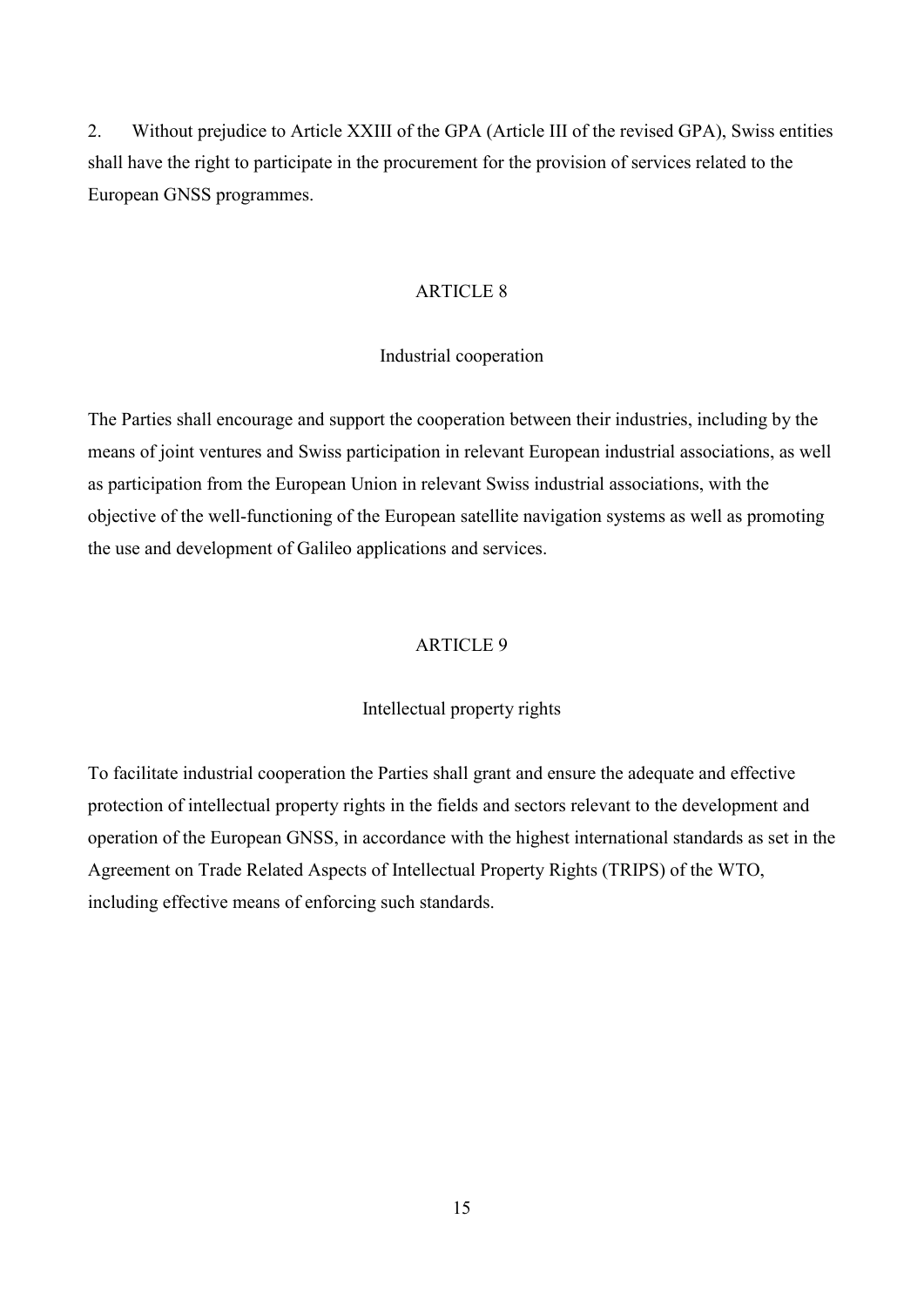#### Export control

1. In order to ensure the application of a uniform policy of export control and non-proliferation concerning the European GNSS programmes between the Parties, Switzerland shall timely adopt and enforce, within its jurisdiction and in accordance with its national legislation and procedures, measures of export control and non-proliferation of technologies, data and items which are specially designed or modified for the European GNSS programmes. Those measures shall provide a degree of export control and non-proliferation equivalent to that in force in the European Union.

2. In case an event occurs where an equivalent degree of export control and non-proliferation as referred to in paragraph 1 of this Article cannot be achieved, the procedure of Article 22 shall apply.

#### ARTICLE 11

#### Trade and market development

1. The Parties shall encourage trade and investment in European Union and Swiss satellite navigation infrastructure and global navigation, positioning and timing equipment, including Galileo local elements and applications relevant to the European GNSS programmes.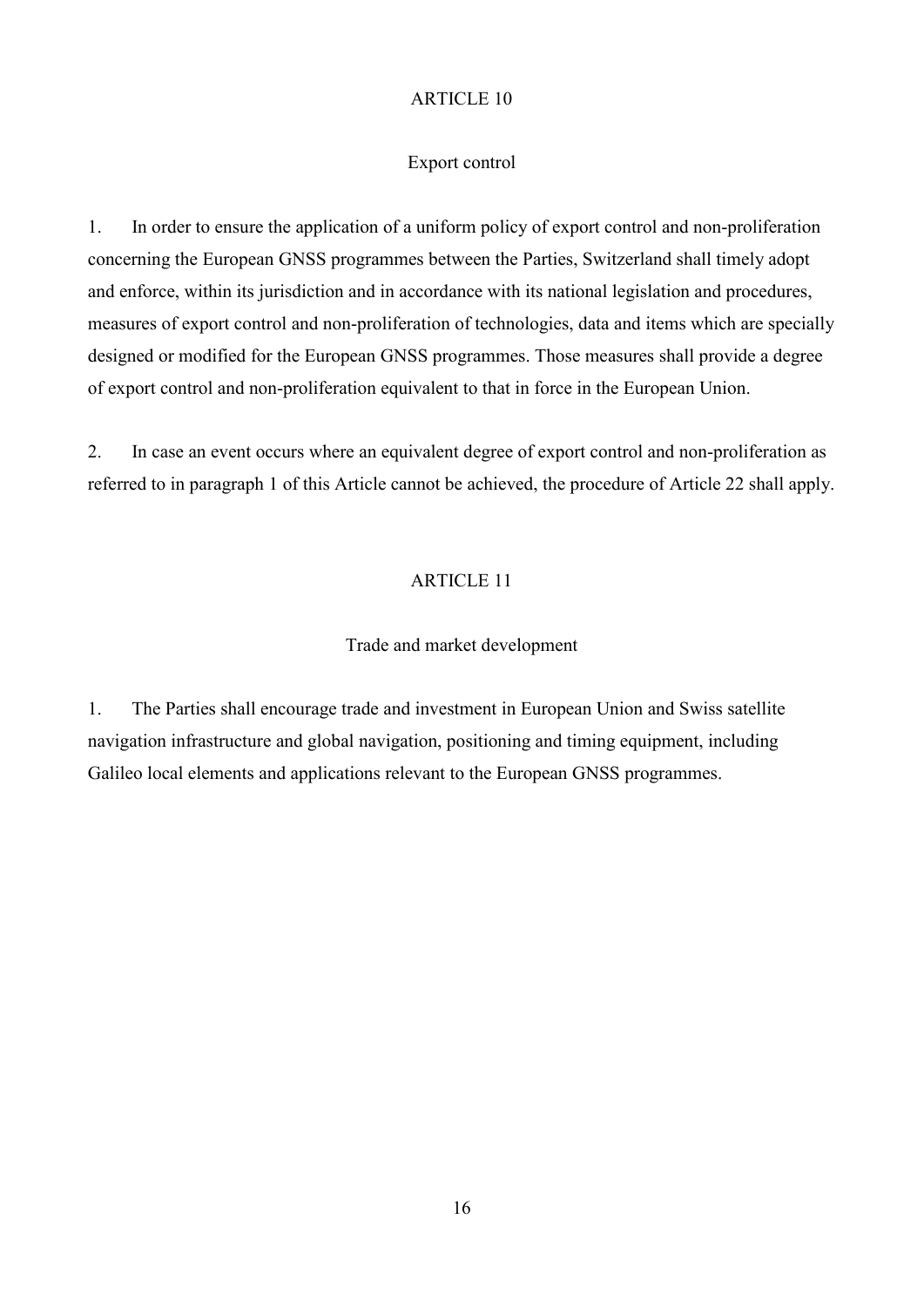2. For the purposes of paragraph 1, the Parties shall raise the level of public awareness concerning the Galileo satellite navigation activities, identify potential barriers to growth in GNSS applications and take appropriate measures to facilitate such growth.

3. To identify and respond effectively to user needs, entities of the Parties may use the future GNSS User Forum.

4. This Agreement shall not affect the rights and obligations of the Parties under the Agreement establishing the WTO.

## ARTICLE 12

## Standards, certification and regulatory measures

1. Recognising the value of coordinating approaches in international standardisation and certification fora concerning global satellite navigation services, the Parties shall, in particular, jointly support the development of Galileo and EGNOS standards and promote their application worldwide, emphasising interoperability with other GNSS.

One objective of that coordination shall be to promote the broad and innovative use of the Galileo services for open, commercial and safety of life purposes as a worldwide navigation and timing standard. The Parties shall create favourable conditions for developing Galileo applications.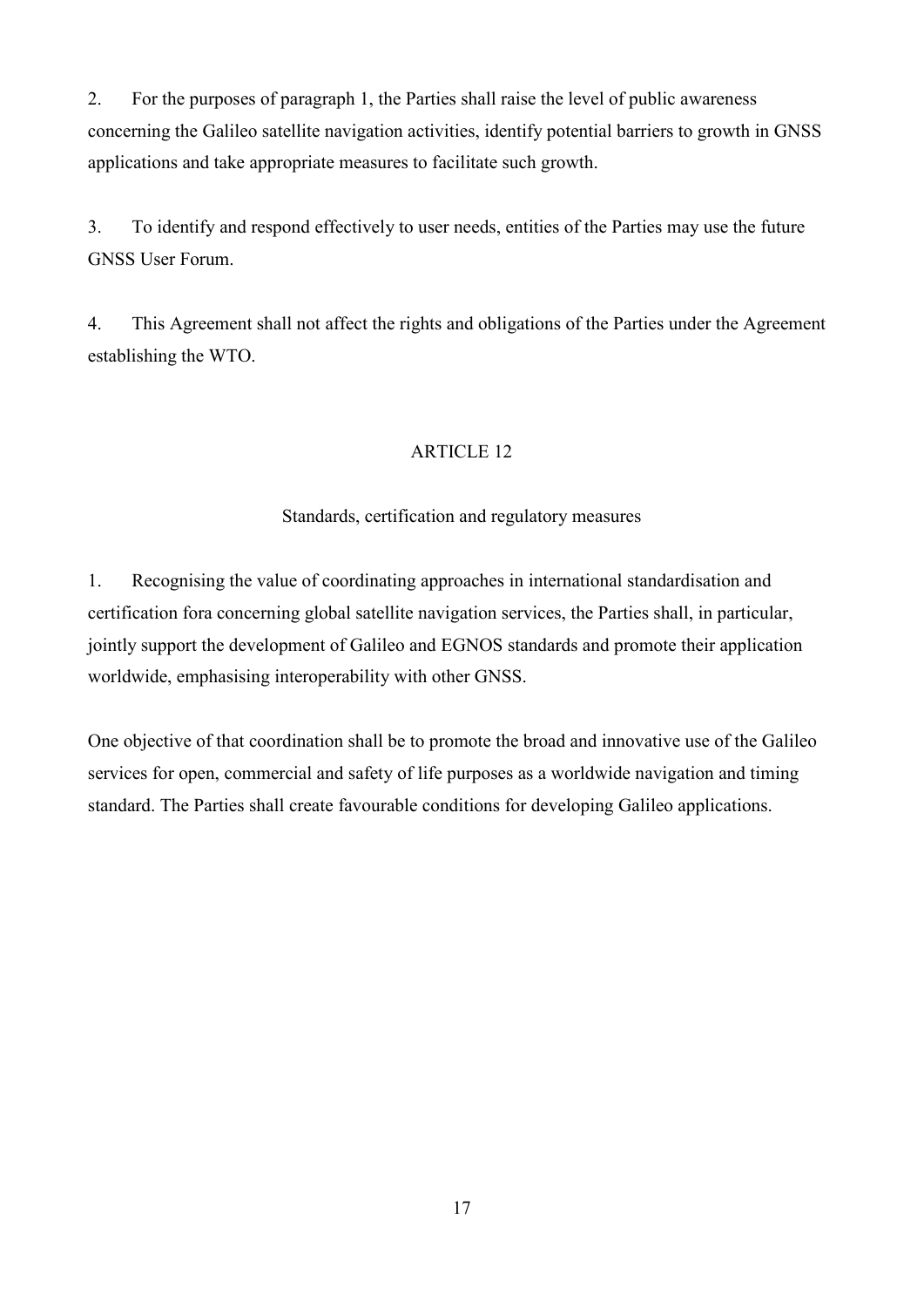2. In order to promote and implement the objectives of this Agreement, the Parties shall, as appropriate, cooperate on all GNSS matters that arise notably in the International Civil Aviation Organisation, the International Maritime Organisation and the ITU.

3. The Parties shall ensure that measures relating to technical standards, certification and licensing requirements and procedures concerning European GNSS do not constitute unnecessary barriers to trade. Domestic requirements shall be based on objective, non-discriminatory, preestablished transparent criteria.

4. The Parties shall take the necessary regulatory measures to allow the complete use of Galileo receivers, ground and space segments in the territories under their jurisdiction. In this regard, Switzerland shall, in the territory under its jurisdiction, grant Galileo treatment no less favourable than that accorded to any other like radio-navigation satellite services systems.

## ARTICLE 13

#### Security

1. In view to protect the European GNSS programmes against threats such as misuse, interference, disruption and hostile acts, the Parties shall take all practicable steps to ensure the continuity, safety and security of the satellite navigation services and the related infrastructure and critical assets in their territories without prejudice of Article 4(2).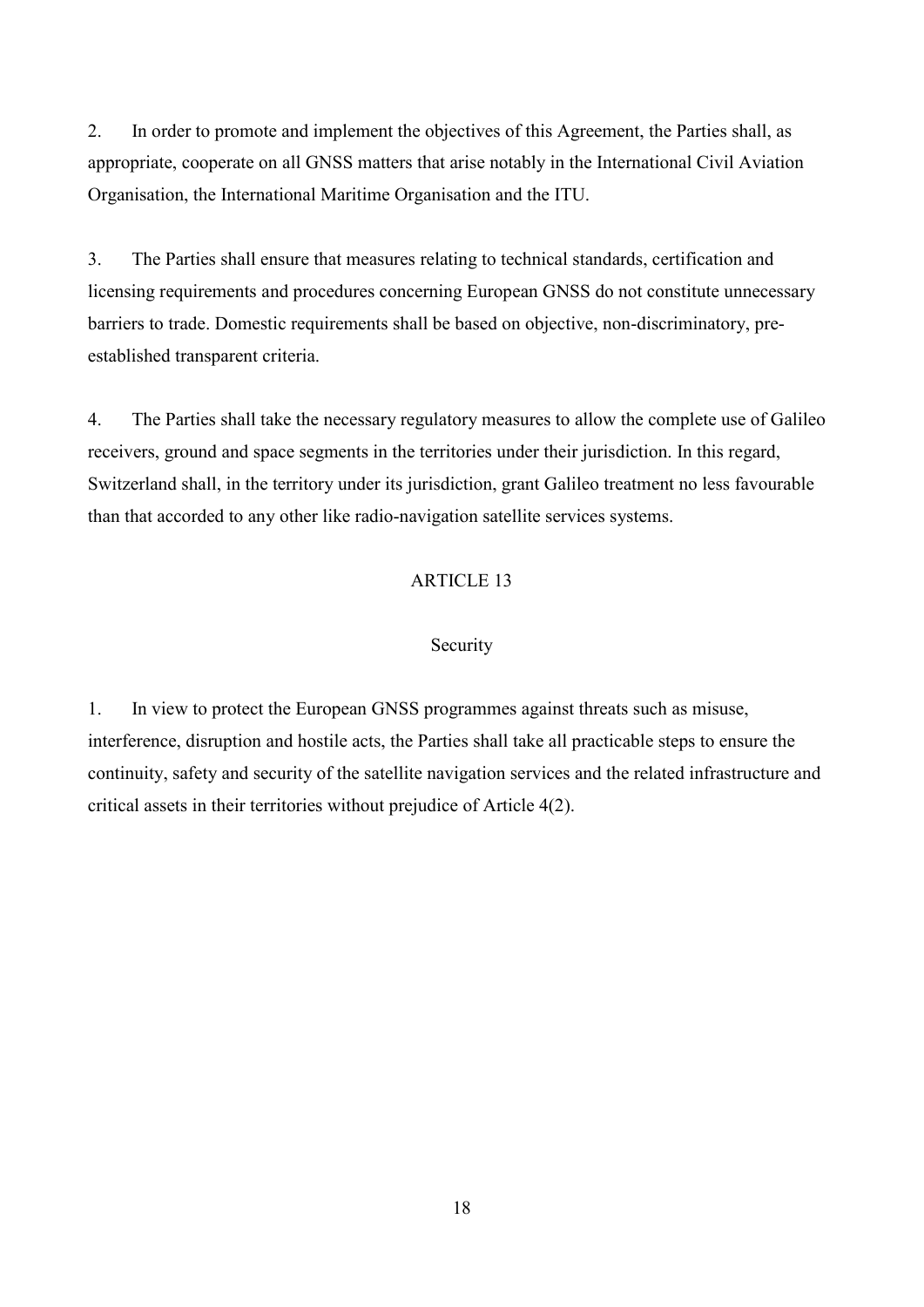2. For the purposes of paragraph 1, Switzerland shall timely adopt and enforce, within its jurisdiction and in accordance with its national legislation and procedures, measures providing an equivalent degree of security and safety as those applicable in the European Union as regards the protection, control and management of sensitive assets, information and technologies of the European GNSS programmes against threats and undesired divulgation.

3. In case an event occurs where such an equivalent degree of security and safety as referred to in paragraph 2 of this Article cannot be achieved, the procedure of Article 22 shall apply.

## ARTICLE 14

## Exchange of classified information

1. Exchange and protection of European Union classified information shall be in accordance with the Security Agreement as well as the Implementing Arrangements of the Security Agreement.

2. Switzerland may exchange classified information with national classification marking on European GNSS programmes with those Member States with which it has concluded bilateral agreements to that effect.

3. The Parties shall seek to establish a comprehensive and coherent legal framework allowing exchanges between all the Parties of classified information concerning the Galileo programme.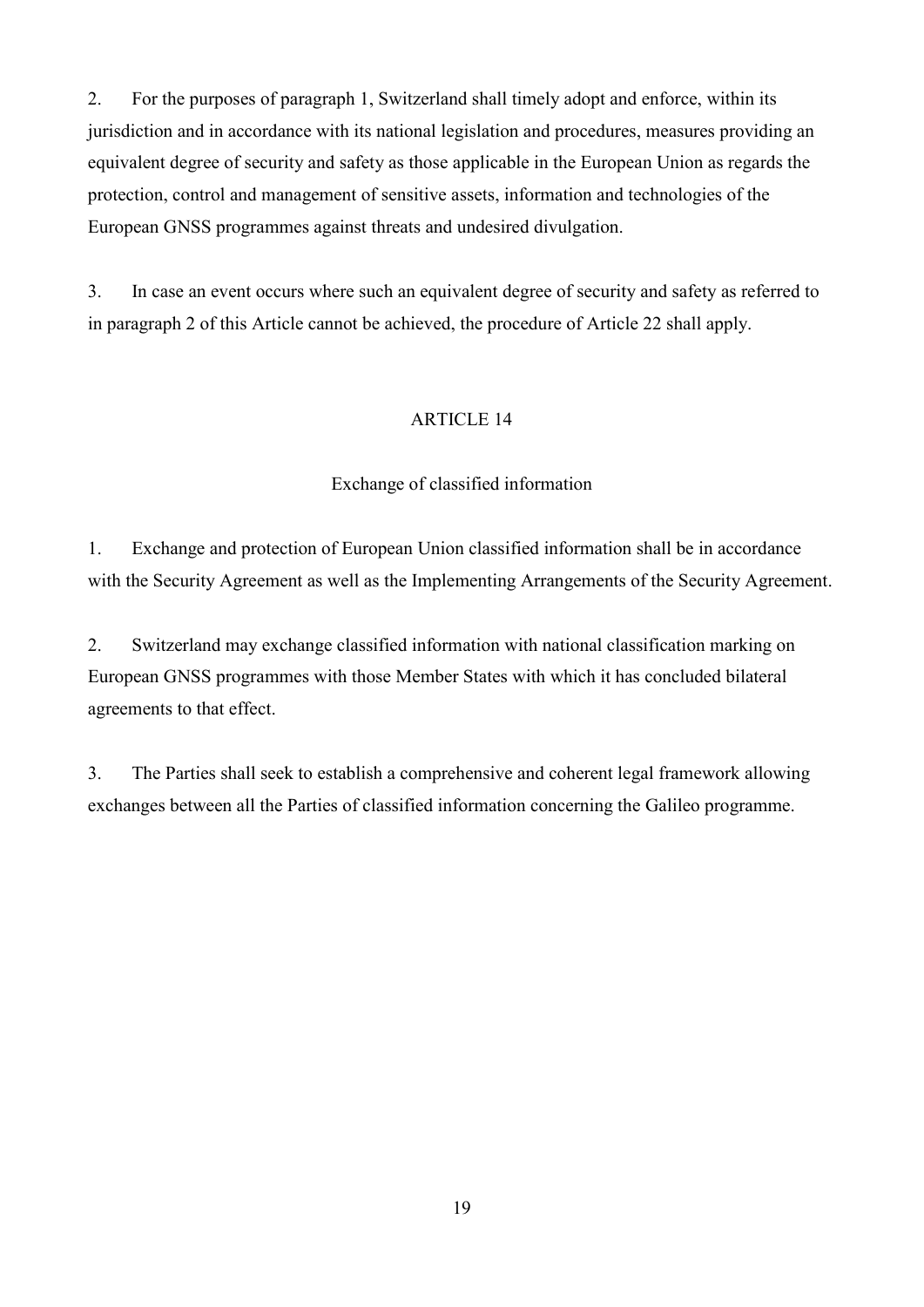#### Access to services

Switzerland shall have access to all European GNSS services subject to this Agreement and to the PRS subject to a separate PRS Agreement.

Switzerland has expressed its interest in the PRS, considering it an important element of its participation in the European GNSS programmes. The Parties shall endeavour to conclude a PRS Agreement to ensure the Swiss PRS participation as soon as a request to this regard is submitted by Switzerland and the procedure provided for in Article 218 of the Treaty on the Functioning of the European Union has been completed.

#### ARTICLE 16

## Participation in the European GNSS Agency

Switzerland shall have the right to participate in the European GNSS Agency under the conditions to be laid down in an Agreement between the European Union and Switzerland. Those negotiations shall start as soon as a request to this effect is submitted by Switzerland and the necessary procedures on the side of the European Union have been completed.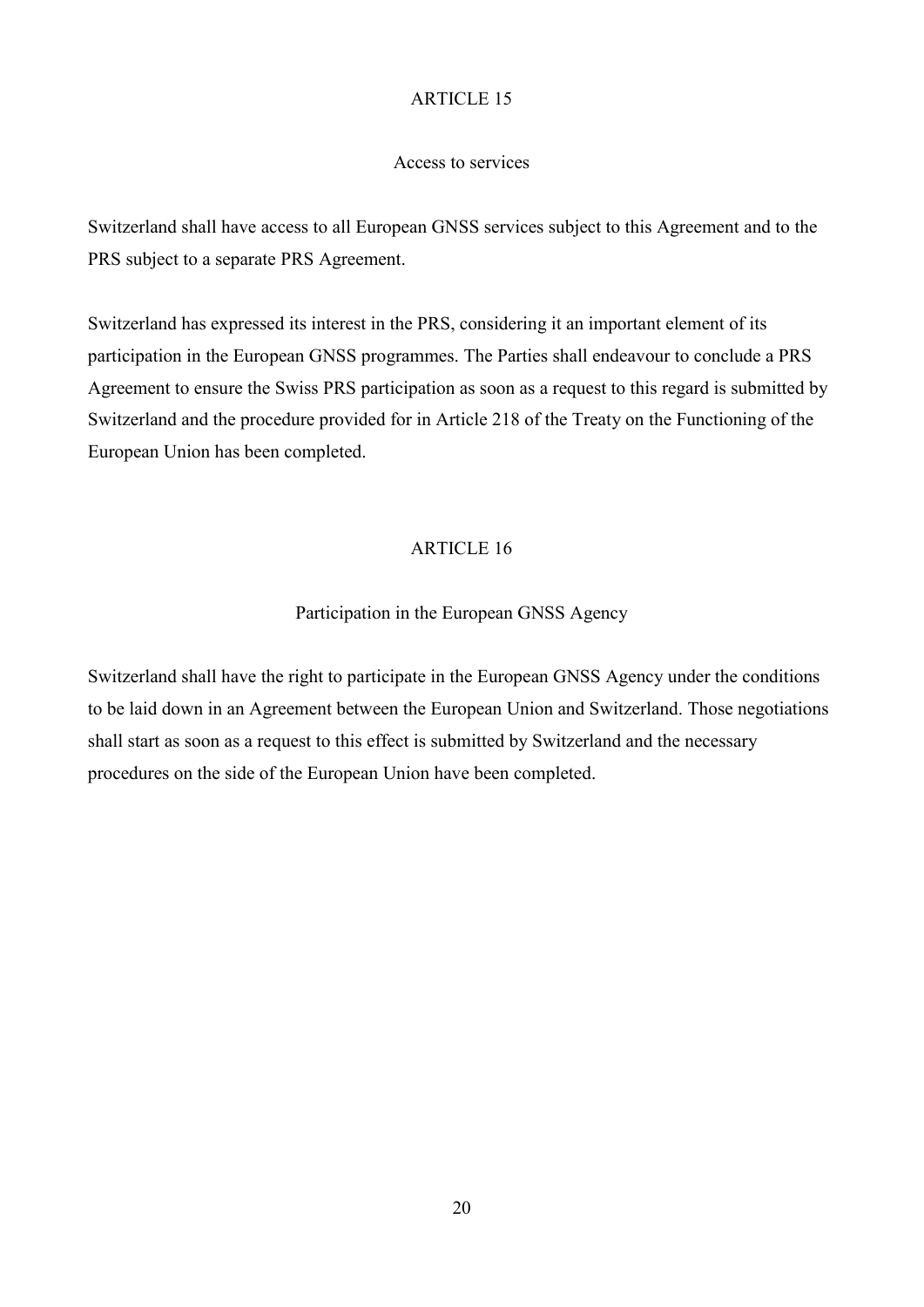#### Participation in Committees

Representatives of Switzerland shall be invited to participate as observers in the committees established for the management, development and implementation of the activities under the European GNSS programmes in accordance with the relevant rules and procedures and without the right to vote. This shall include, in particular, participation in the GNSS Programme Committee and the GNSS Security Board, including their working groups and task forces.

# PART III FINANCIAL PROVISIONS

#### ARTICLE 18

#### Funding

Switzerland shall contribute to the funding of the European GNSS programmes. The Swiss contribution shall be calculated on the basis of the proportionality factor which is obtained by establishing the ratio between Switzerland's gross domestic product, at market prices, and the sum of gross domestic products, at market prices, of the Member States.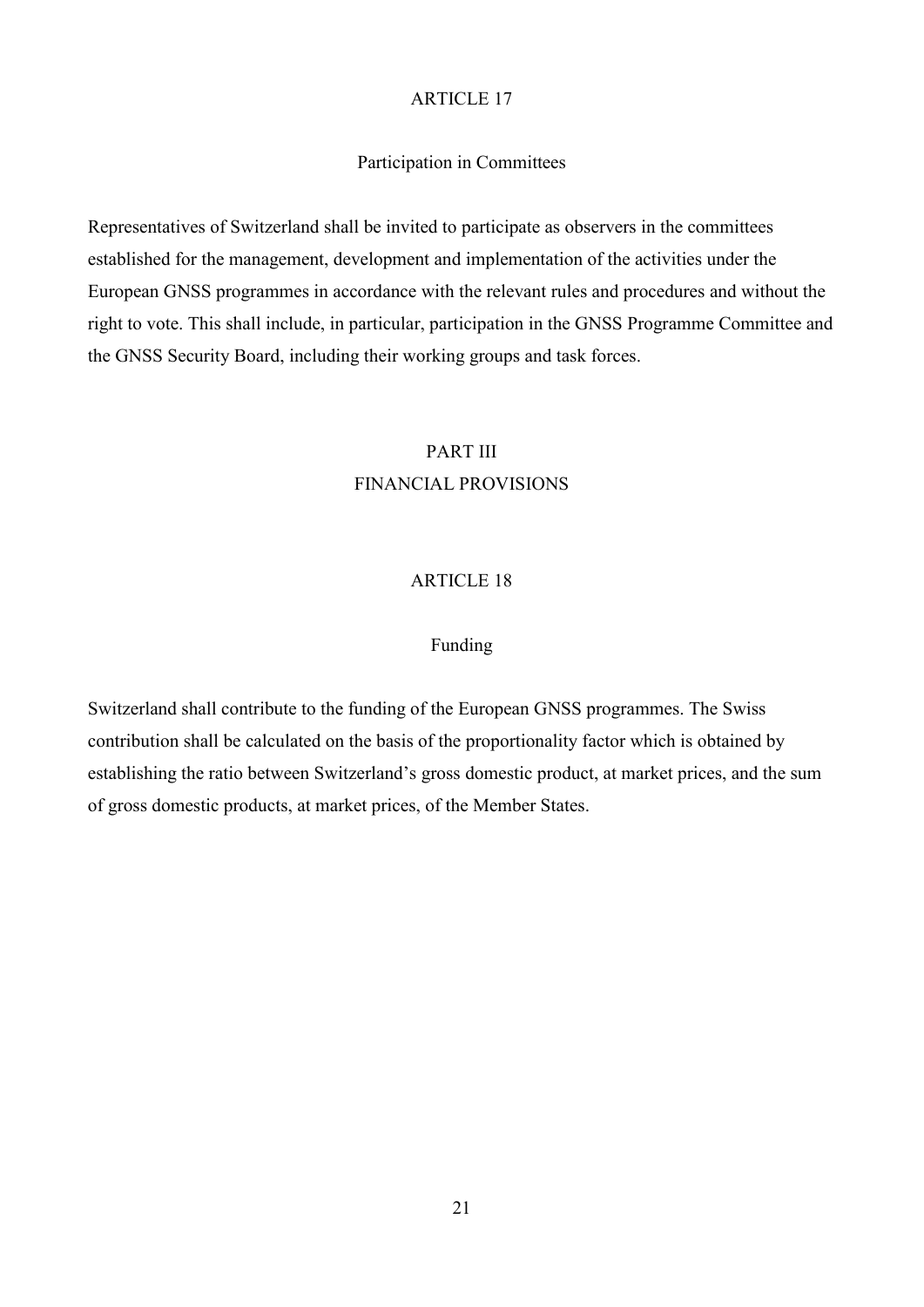For the period 2008-2013, the Swiss contributionto the European GNSS programmes amounts to EUR 80 050 870.

This amount shall be paid as follows: 2013: EUR 60 000 000 2014: EUR 20 050 870

For the period 2014 and thereafter, the Swiss contribution shall be paid annually.

# PART IV FINAL PROVISIONS

## ARTICLE 19

## Liability

As Switzerland will not be the owner of the European GNSS, it shall not face any liability resulting from ownership.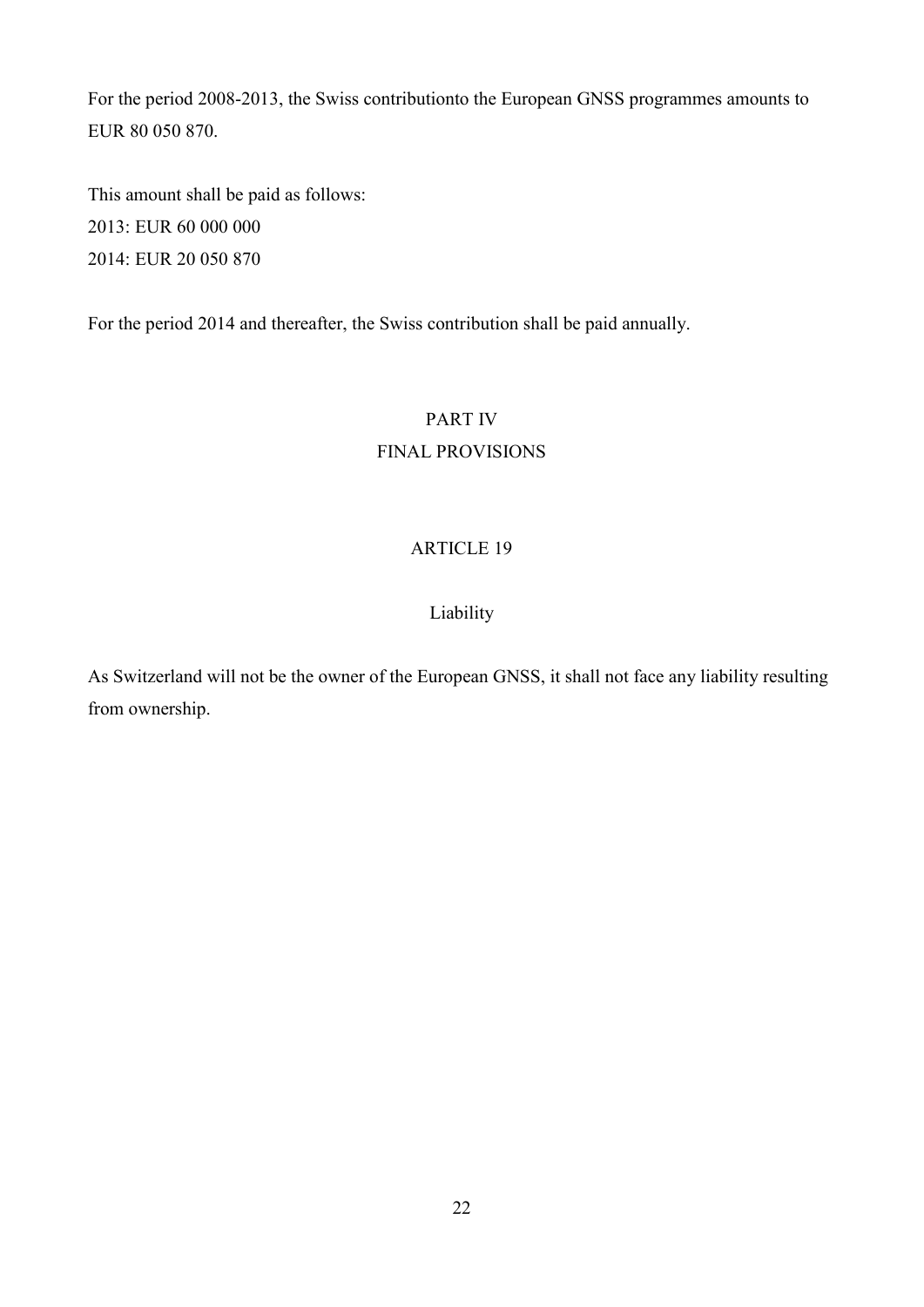## Joint Committee

1. A Joint Committee known as the "European Union/Switzerland GNSS Committee" is hereby established. It shall be composed of representatives of the Parties and be responsible for the management and proper application of this Agreement. To this end, it shall draw up recommendations. It shall take decisions in the cases provided for in this Agreement; those decisions shall be carried out by the Parties in accordance with their own rules. The Joint Committee shall reach its decisions by common agreement.

2. The Joint Committee shall establish its rules of procedure, which shall contain, inter alia, provisions on the convening of meetings, the appointment of the chairman and the latter's term of office.

3. The Joint Committee shall meet as and when necessary. The European Union or Switzerland may request the convening of a meeting. The Joint Committee shall meet within 15 days of a request under Article 22(2).

4. The Joint Committee may decide to set up such working groups or groups of experts as it sees fit to assist it in the accomplishment of its tasks.

5. The Joint Committee may decide to amend Annex I.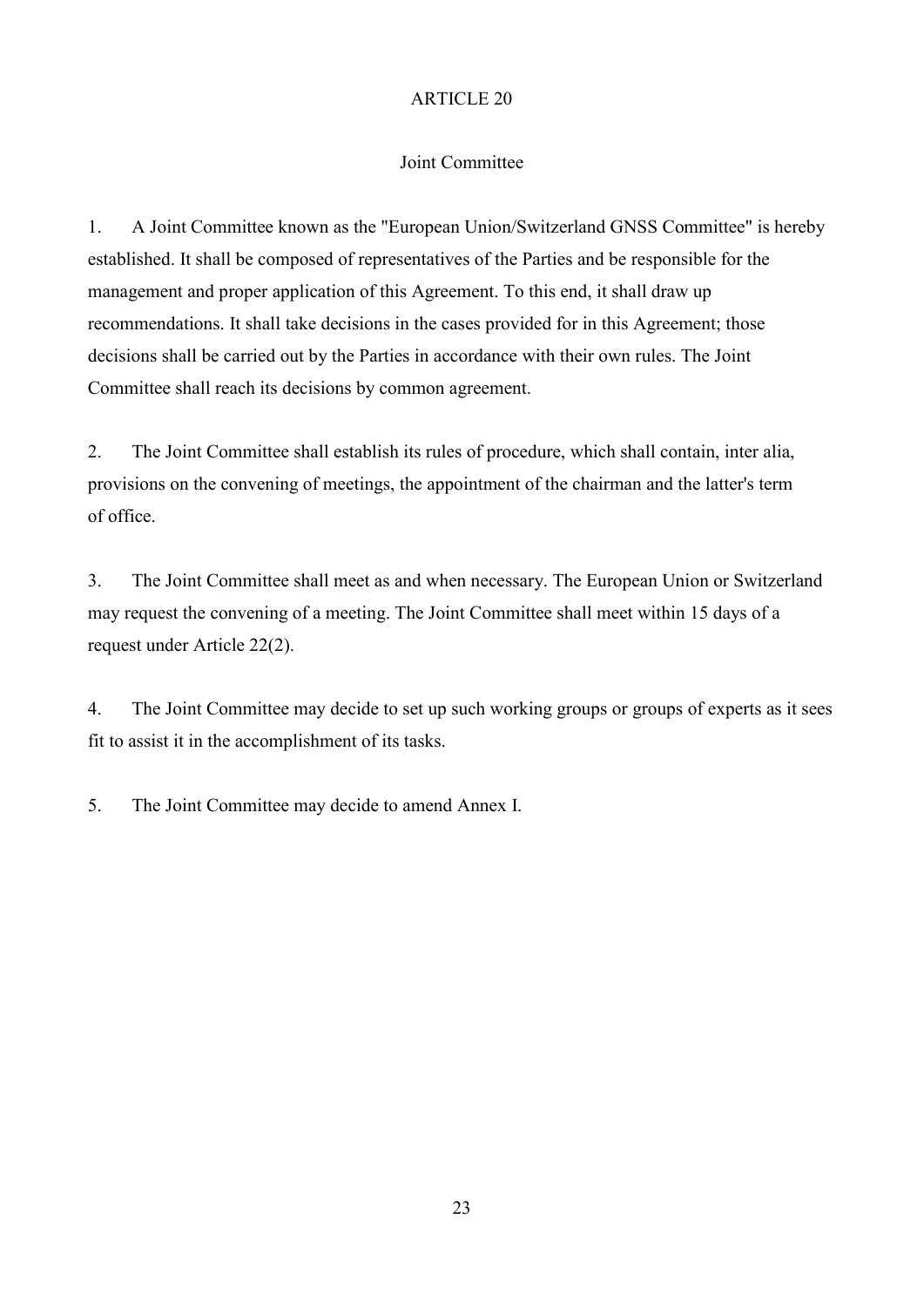#### Consultations

1. In order to ensure the satisfactory implementation of this Agreement, the Parties shall exchange information on a regular basis and, at the request of one of them, shall hold consultations within the Joint Committee.

2. The Parties shall promptly consult, at the request of one of them, on any question arising out of the interpretation or application of this Agreement.

#### ARTICLE 22

#### Safeguard measures

1. Each Party may, after consultations within the Joint Committee, take appropriate safeguard measures, including the suspension of one or several cooperation activities, if it finds that an equivalent degree of export control or security is no longer assured between the Parties. Where any delay could jeopardise the good functioning of GNSS, provisional protective measures may be taken, without prior consultation, provided that consultations are held immediately after their adoption.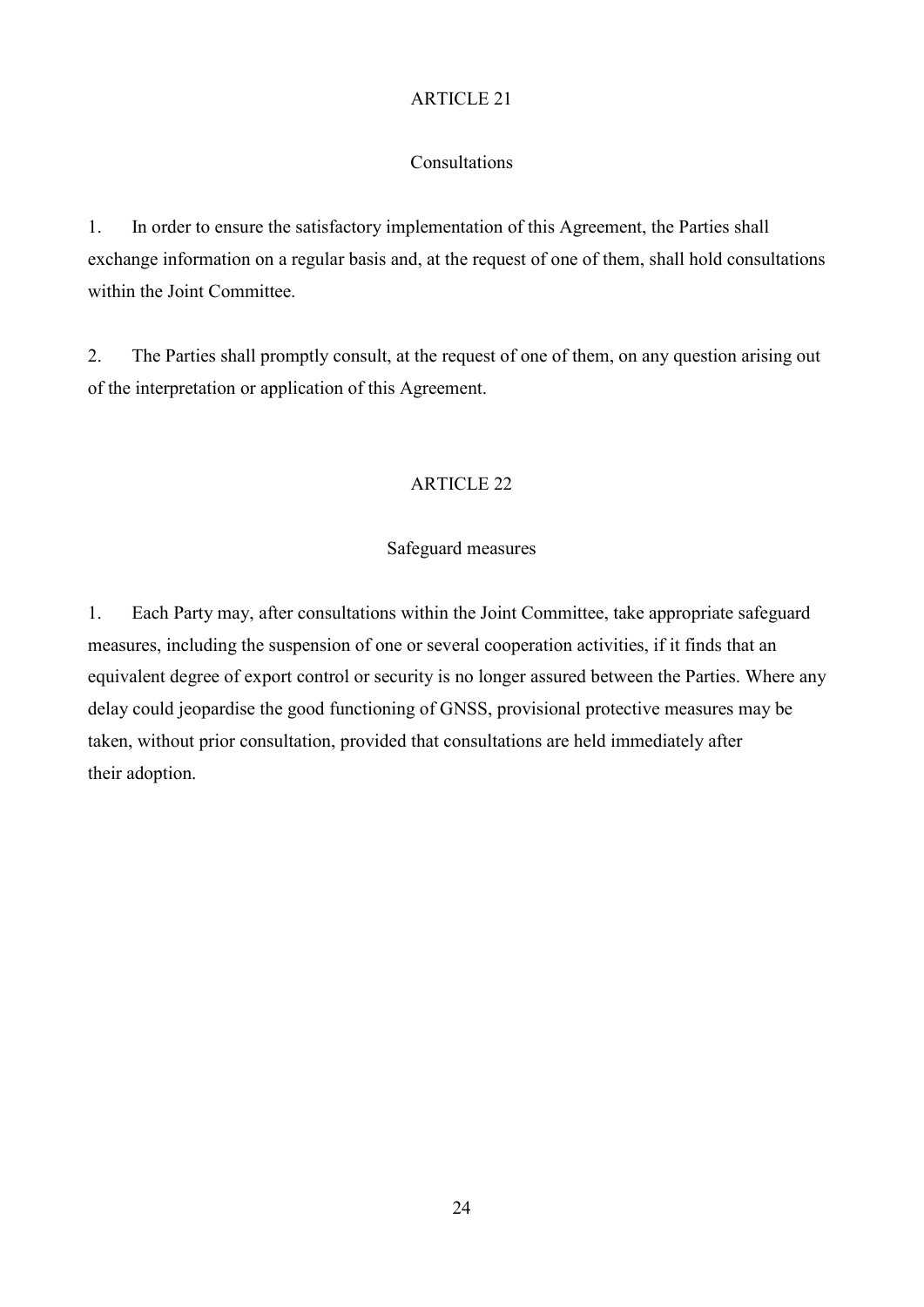2. The scope and duration of the measures referred to in paragraph 1 shall be limited to what is necessary in order to remedy the situation and to secure a fair balance of rights and obligations under this Agreement. The other Party may ask the Joint Committee to hold consultations about the proportionality of those measures. If it is not possible to settle this dispute within six months, the dispute may be submitted by either Party for binding arbitration in accordance with the procedure laid down in Annex I. No question of interpretation of provisions of this Agreement that are identical to corresponding provisions of European Union law may be resolved within that framework.

#### ARTICLE 23

#### Settlement of disputes

Without prejudice to Article 22, any disputes concerning the interpretation or application of this Agreement shall be settled through consultation within the Joint Committee.

#### ARTICLE 24

#### Annexes

The Annexes to this Agreement shall form an integral part thereof.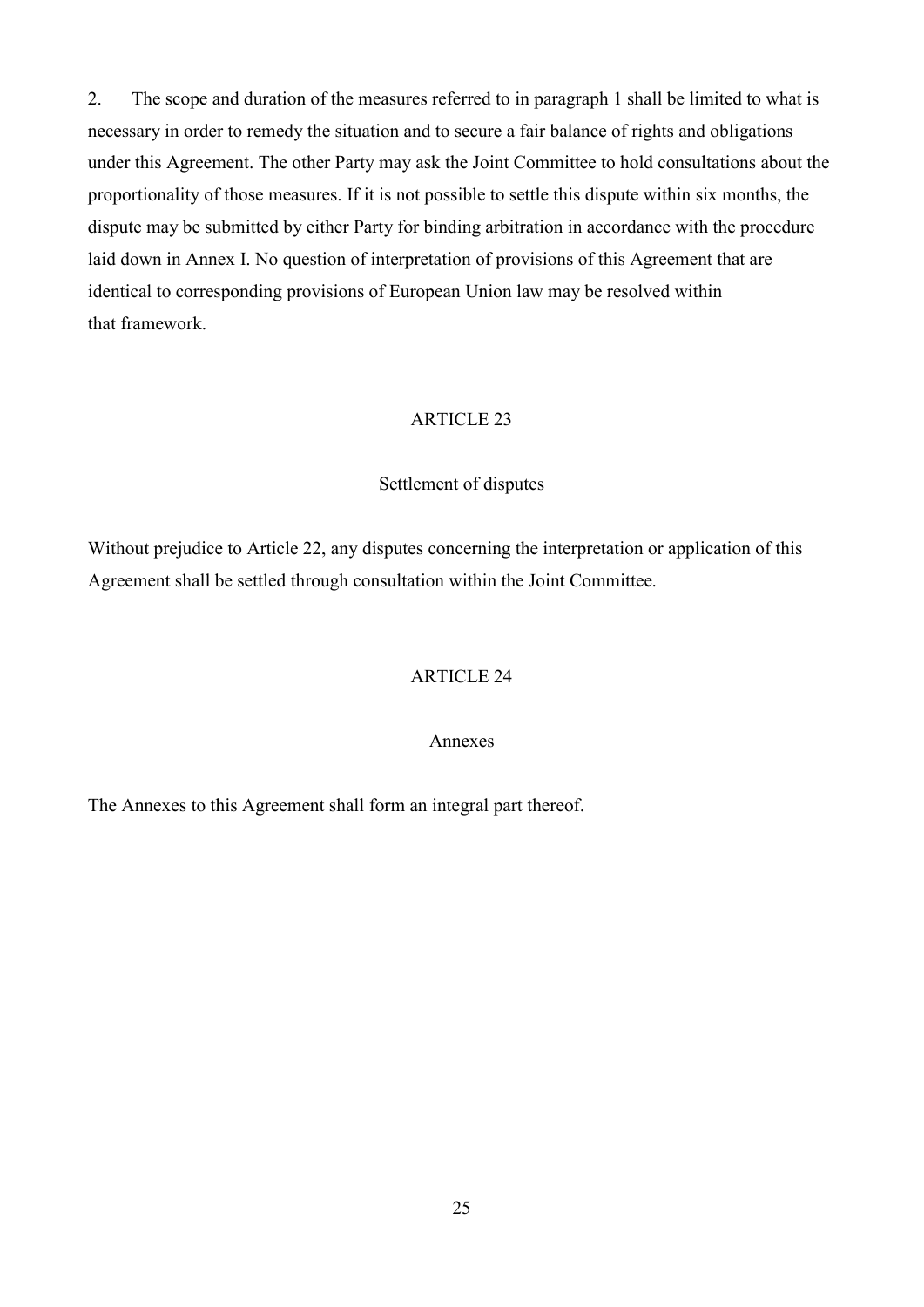#### Revision

This Agreement may be amended and developed at any time by mutual agreement between the Parties.

## ARTICLE 26

## Termination

1. The European Union or Switzerland may terminate this Agreement by notifying the other Party. This Agreement shall cease six months after the receipt of such notification.

2. The termination of this Agreement shall not affect the validity or duration of any arrangements made under it or any specific rights and obligations that have accrued in the field of intellectual property.

3. In case of termination of this Agreement the Joint Committee shall make a proposal in order to enable the Parties to settle any outstanding questions including financial consequences taking into account the principle of *pro rata temporis*.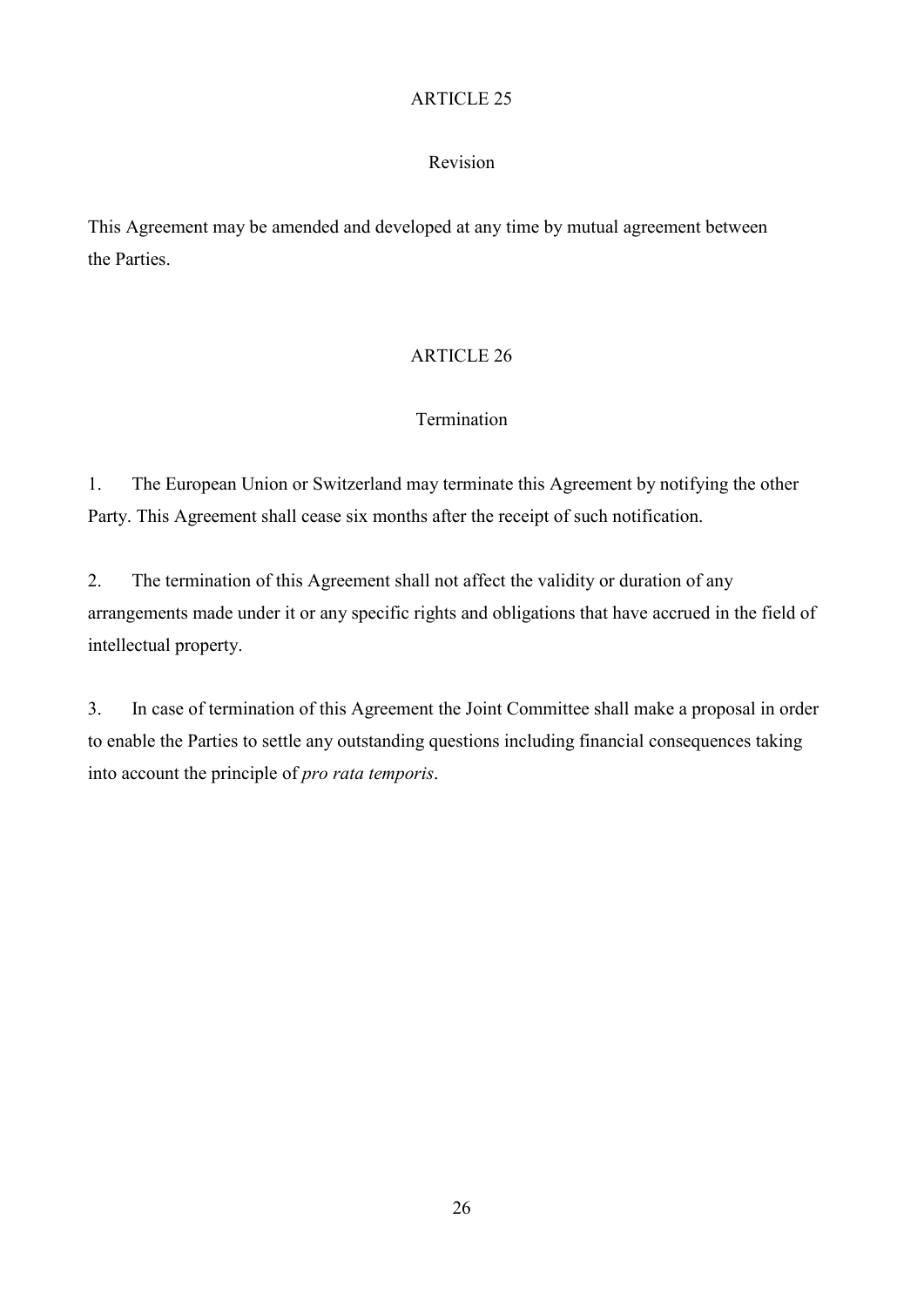## Entry into force

1. This Agreement shall be approved by the Parties in accordance with their own internal procedures. It shall enter into force the first day of the second month following the date of the last notification of approval.

2. Notwithstanding paragraph 1, Switzerland and the European Union agree, as regards elements of this Agreement falling within the competence of the European Union, to apply it provisionally from the first day of the month following the date of the second notification confirming the completion of the procedures necessary for this purpose.

During provisional application of this Agreement the Joint Committee referred to in Article 20 shall be made up of representatives of Switzerland and the European Union.

3. This Agreement is concluded for an indefinite period.

4. This Agreement is drawn up in duplicate in the Bulgarian, Croatian, Czech, Danish, Dutch, English, Estonian, Finnish, French, German, Greek, Hungarian, Italian, Latvian, Lithuanian, Maltese, Polish, Portuguese, Romanian, Slovakian, Slovenian, Spanish and Swedish languages, all texts being authentic.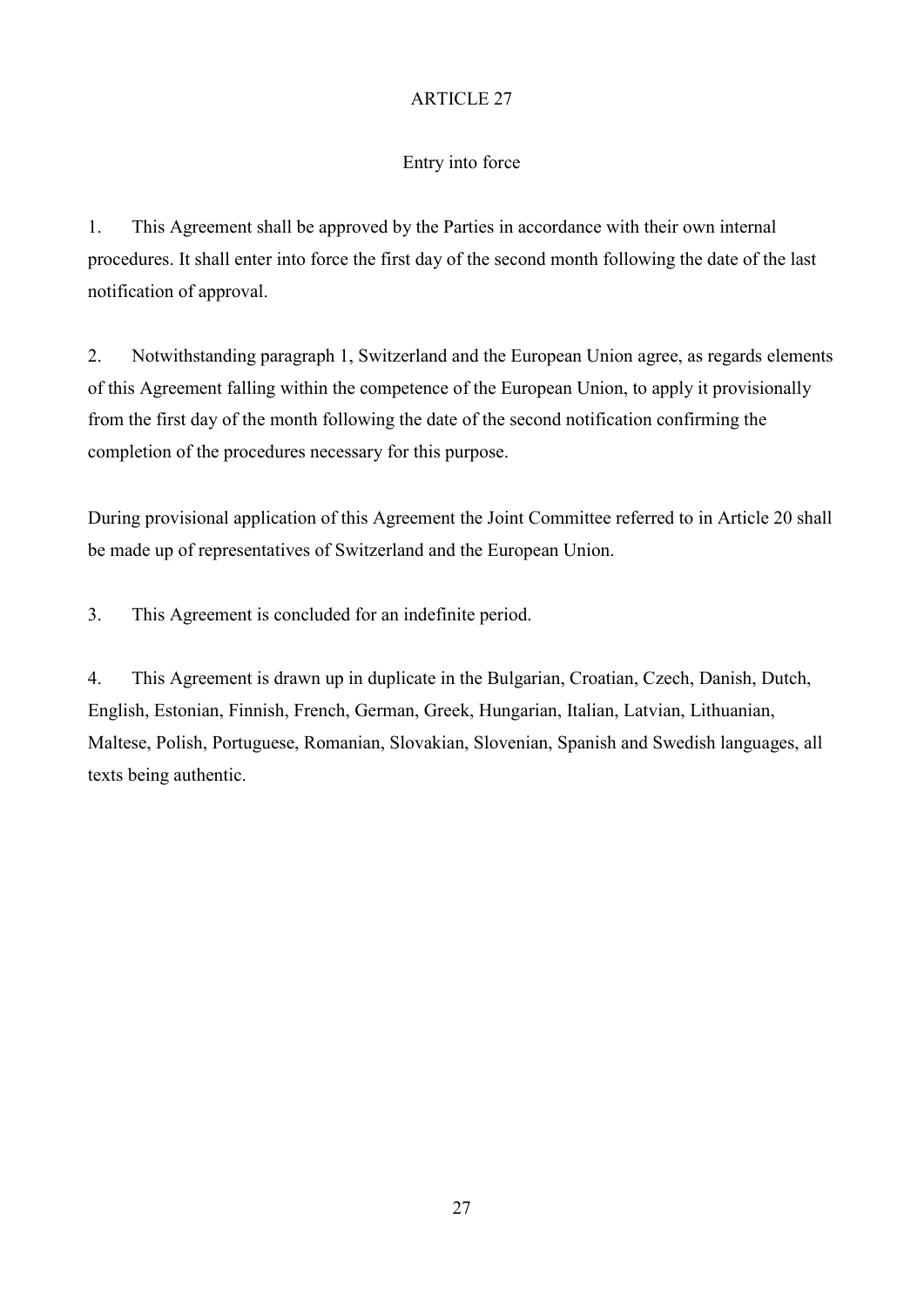### ARBITRATION PROCEDURE

If a dispute has been referred to arbitration there shall be three arbitrators, unless the Parties decide otherwise.

Each Party shall appoint one arbitrator within 30 days.

The two arbitrators so appointed shall nominate by common agreement one umpire who shall not be a national of either of the Parties. If they cannot agree within two months of their appointment, the umpire shall be chosen by them from seven persons on a list established by the Joint Committee. The Joint Committee shall draw up and update this list in accordance with its rules of procedure.

Unless the Parties decide otherwise, the arbitration tribunal shall adopt its rules of procedure. It shall take its decisions by majority vote.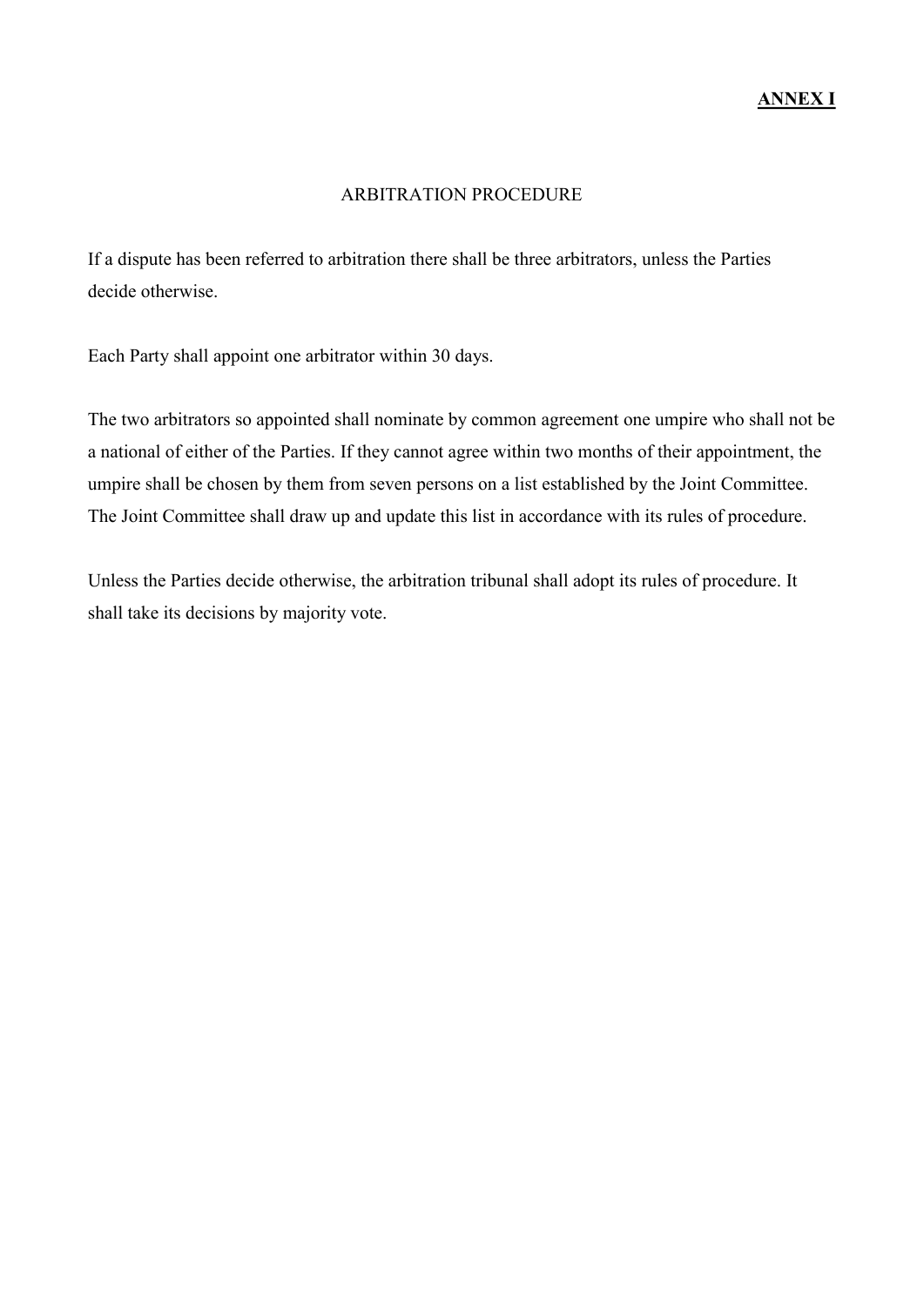# FINANCIAL CONTRIBUTION OF SWITZERLAND TO THE EUROPEAN GNSS PROGRAMMES

1. For the period 2008-2013, the financial contribution to be made by Switzerland to the budget of the European Union in order to participate in the European GNSS programmes shall be as follows (in euro):

| 2013       | 2014       |
|------------|------------|
| 60 000 000 | 20 050 870 |

<span id="page-28-3"></span><span id="page-28-2"></span>For the period 2014 and following, the Swiss contribution shall be paid annually.

- 2. The Financial Regulation applicable to the general budget of the Union<sup>[1](#page-28-0)</sup> and its rules of application<sup>[2](#page-28-1)</sup> shall apply, in particular, to the management of Switzerland's contribution.
- 3. The travel and subsistence expenses of representatives and experts from Switzerland in connection with their participation in meetings organised by the Commission in conjunction with implementation of the programmes shall be reimbursed by the Commission on the same basis and in accordance with the procedures currently in force for experts from the Member States.

<span id="page-28-0"></span> **[1](#page-28-2)** Regulation (EU, Euratom) No 966/2012 of the European Parliament and of the Council of 25 October 2012 on the financial rules applicable to the general budget of the Union and repealing Council Regulation (EC, Euratom) No 1605/2002 (OJEU L 298 of 26.10.2012, p.1).

<span id="page-28-1"></span>**[<sup>2</sup>](#page-28-3)** Commission Delegated Regulation (EU) No 1268/2012 of 29 October 2012 on the rules of application of regulation (EU, Euratom) No 966/2012 of the European Parliament and of the Council on the financial rules applicable to the general budget of the Union (OJEU L 362 of 31.12.2012, p.1).